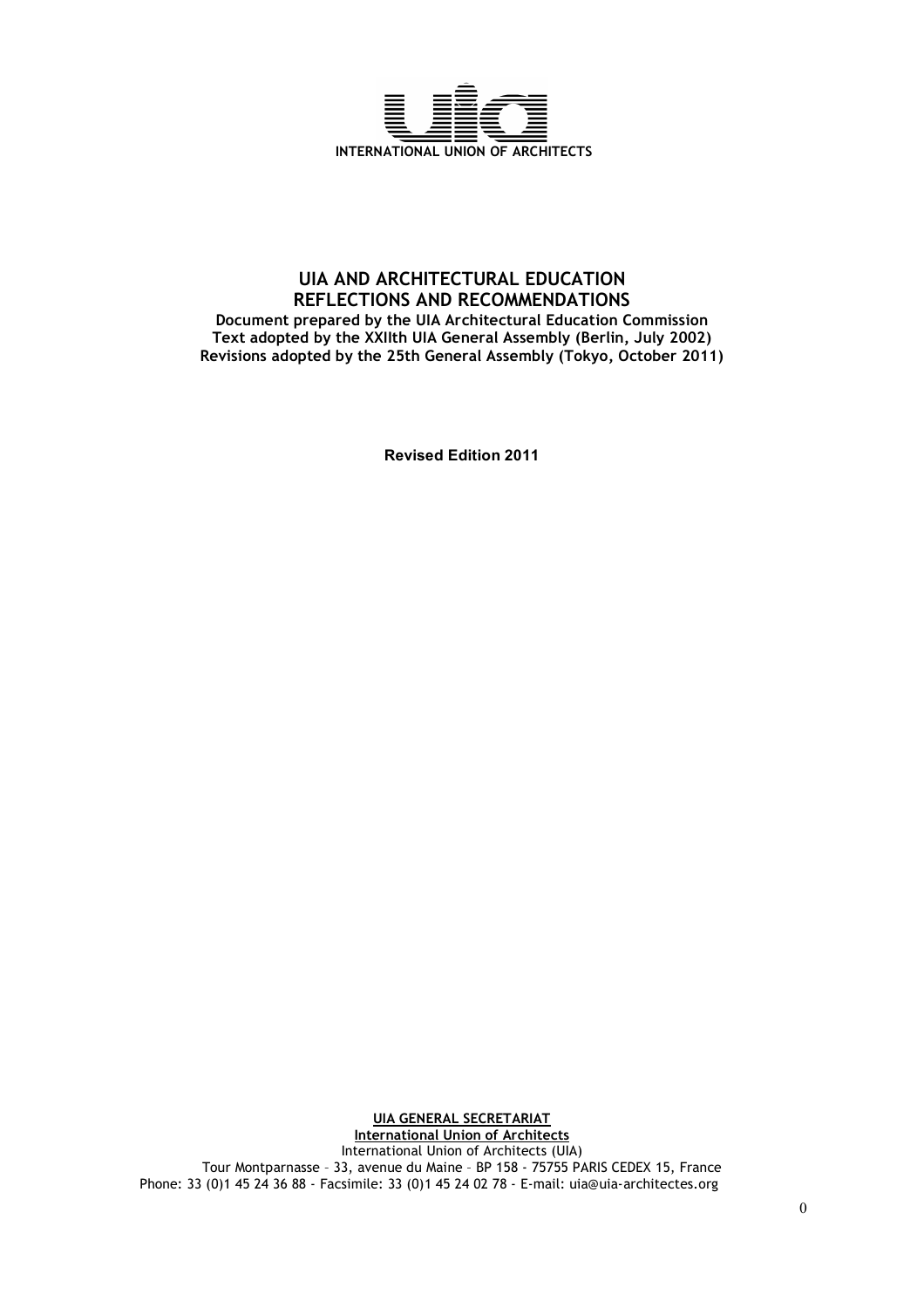# **Table of Contents**

- **I. Introduction**
- I.0 Preamble
- I.1 Introduction: the UIA and Architectural Education
- I.2 Historical background
- I.3 The purpose and the scope of this document

# **II. Architectural Education: Basic Categories and Dimensions**

- **II.1 Contexts and Objectives of Architectural Education**
- 
- II.1.0 The contexts, objectives, purposes<br>II.1.1 Social, cultural, political contexts Social, cultural, political contexts
- II.1.2 Professional contexts
- II.1.3 The World of technology and industry
- II.1.4 Academic contexts
- II.1.5 International Contexts of Architectural Education

# **II.2 Content and Curricular Structure of Architectural Education**

- II.2.0 The 'Content' of Architectural Education
- II.2.1 Curricular Structure of Architectural Education
- II.2.2 Curricular Capabilities
	- A. Design
	- B. Knowledge
	- C. Skill
- II.2.3 The Structure of the Educational Sequence A. Basic First Stage Architectural Education B Second Stage Architectural Education C Third Stage Architectural Education D Doctorates in Architecture
- II.2.4 Research and Innovation in Architecture and Architectural Education
- **II.3 Methods and Media of Architectural Education**

# **II.4 Management and Structure of Architectural Education**

- II.4.0 Educational Management: concepts
- II.4.1 Management of Knowledge: the Structure of Architectural Education
- II.4.2 Management of People
- II.4.3 Qualification of Teachers
- II.4.4 Students: Minimum Entry Requirements
- II.4.5 Management of Time: Organisation of the academic year
- II.4.6 Management of Educational Space
- II.4.7 Management of Funds
- II.4.8 General issues concerning Management and Structure of Architectural Education A. Validation
	- B. International issues: Portability of Educational Qualifications

# **III. Other Issues Related to Architectural Education**

- III.0 Specialisation
- III.1 Interaction between Practice and Teaching
- III.2 Training, Knowledge, Licensing
- III.3 Continuing Professional Development<br>III.4 Pre-University Education
- Pre-University Education
- III.5 Other areas in which architect's skills and practice could be of use

# **IV. UIA and the Future of Architectural Education Conclusions and Recommendations**

**Notes and References Bibliography Appendix A**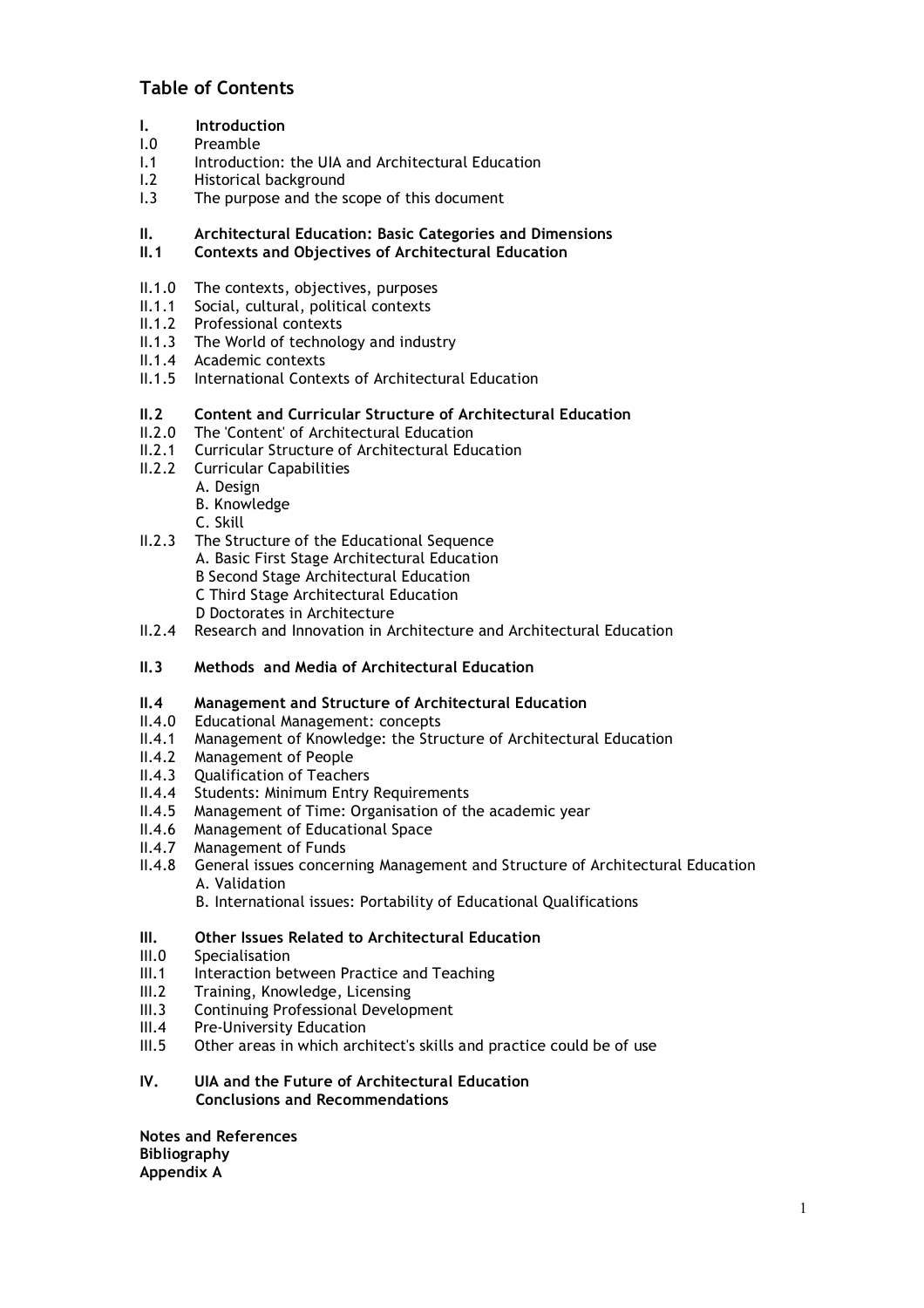# **I. Introduction**

#### **I.0 Preamble**

The International Union of Architects, UIA, as the organisation that brings together the national professional institutes, has a direct interest in and responsibility for the quality of architectural education in the world. It should therefore have a broad framework, a clear position and a set of guidelines for best practice on architectural education. These, however, need not be over-prescriptive or restrictive and should acknowledge the local variations. These aims can be achieved by the level of activity and output of its Education and Professional Practice Commissions, by encouraging wider debate in the education community, and by increasing contacts between professional institutes and schools.

The increased complexity of the role of the architect obliges UIA and its Member Sections to take into account the existence of complex and multi-facetted changes in the World, in the process of striving for continuous improvement in architectural education.

In this sense, the application of the *UNESCO-UIA Charter for Architectural Education*, the work of the UNESCO-UIA Validation Committee for Architectural Education for the recognition of existing and new validation systems and the validation of study programmes offered at Schools of Architecture and other institutions, the *UIA Accord on Recommended International Standards of Professionalism in Architectural Practice* and its various *Guidelines*, and this document, all aim to give directives for action in architectural education to enable it to meet the socio-cultural and professional challenges and the demands of our time.<sup>1</sup>

#### **I.1 Introduction: the UIA and Architectural Education**

*The UNESCO-UIA Charter for Architectural Education* [hereafter, *"The Charter"*] covers a broad range of issues specific to pedagogy, knowledge and culture. The proposed *UNESCO/UIA Validation System for Architectural Education* [hereafter, *"The Validation System"*] is being built upon these foundations. Additionally, architectural education is an ever-present theme in almost all sections of the *UIA Accord on Recommended International Standards of Professionalism in Architectural Practice* [hereafter, *"The Accord"*] and the *Recommended Guidelines for the UIA Accord on Recommended International Standards of Professionalism in Architectural Practice* [hereafter, *"the Guidelines"*], regarding professional standards. These documents define the goals, roles, responsibilities, limits, organisation and content of education at different levels from the beginnings to continuing professional development. Some also deal with issues such as fundamental requirements of an architect, professional knowledge and skills, examination, validation, accreditation, practical training and registration.

It is recognised that in order for these texts to be effective in the development of architectural education and the profession, that they must be widely disseminated, discussed and implemented. The principles in these documents can be linked to the day-today practice of managing schools, running study programmes, setting projects or engaging in research. Additionally, there must be some guidelines for evaluating existing programmes, and their educational outcomes. Outcomes are particularly necessary in setting up the UIA's, as well as other, educational and professional validation / accreditation / recognition schemes.

It is most important to promote the implementation and development of these documents. The principles and expectations stated in them must be further systematised, operationalised and tested. The evidence of the outcomes should allow them to be set against the principles stated in *The Charter,* the proposed *Validation System* and *The Accord*.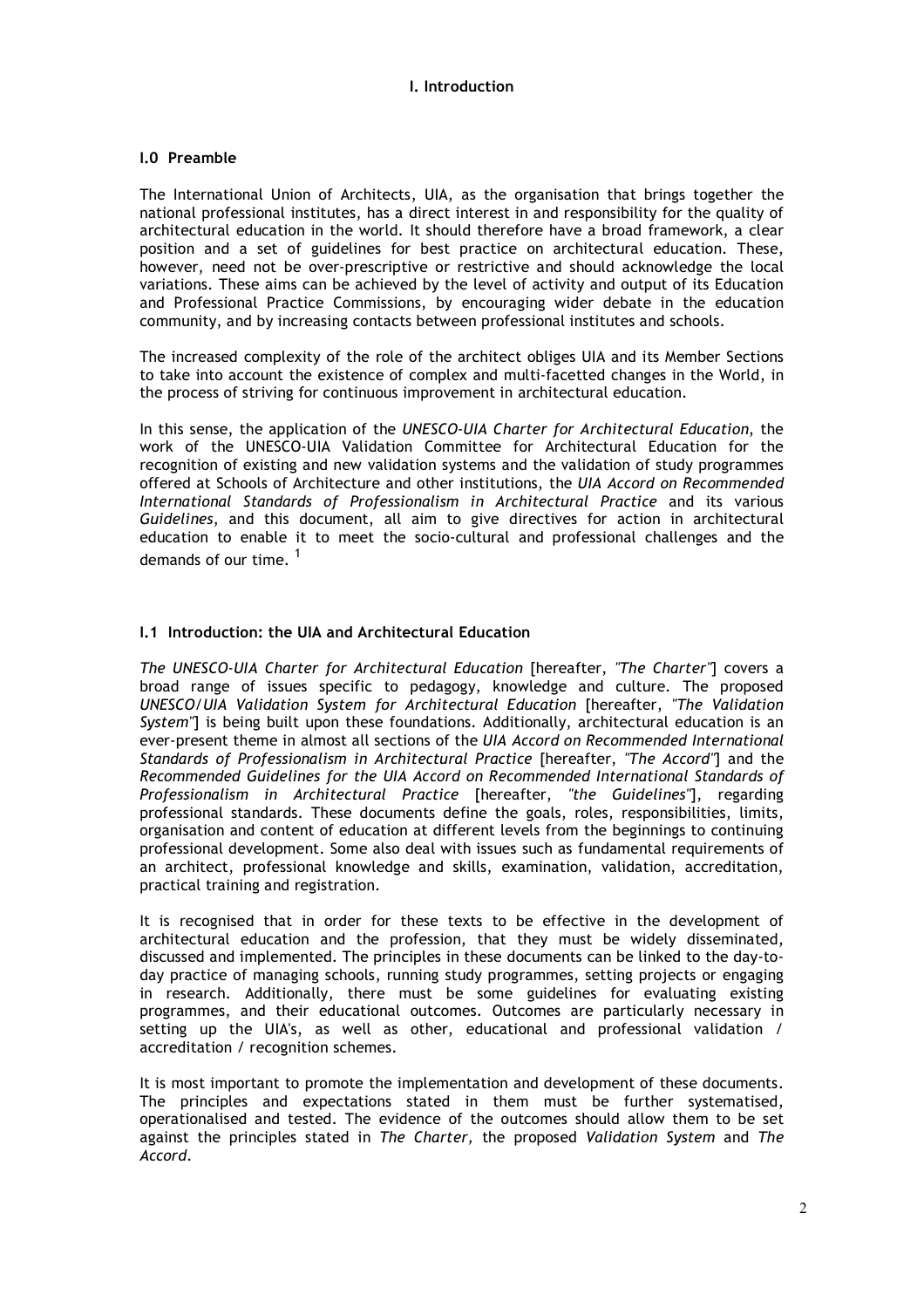This document, *UIA and Architectural Education — Reflections and Recommendations* aims to start where the above-mentioned documents stop and to complement them. It will provide:

- a. a systematic frame of reference for discussing educational practice;
- b. a set of strategies for implementing *The Charter*;
- c. guidelines for evaluating study programmes and their outcomes;
- d. suggestions for good practice in education; *and*
- e. directions for further development of architectural education and, through that, architectural practice, knowledge and culture.

#### **I.2 Historical background**

The UIA was founded in 1948 with major and permanent considerations regarding the architect's education and the architect's professional practice.

In the very first Article, the UIA Statutes, defining its objectives, states that:

"The International Union of Architects aims:

1.11. To work towards the establishment of internationally accepted and recognised standards of competence to practice, and inter-recognition of qualifications, and to encourage in each country the protection of the rights and status of the architect and the recognition of his functions in society.

1.12. To promote and encourage the development of architectural education in all its aspects, and facilitate international exchange of architects, researchers, and students".

From the very beginning of the 1970s, in partnership with UNESCO, continuous work has been carried out on the theme, *"Architectural Education"*, with some strong points emerging. Investigations and studies were launched at a meeting of experts in Zurich in 1970, followed by international seminars, particularly in Lomé, in 1974, Paris and Chandigarh, in 1976, each time accompanied by an implementation of recommendations. As a result of this partnership, an experiment was carried out in the field, in Africa. The 1990s focused on the work and publication of *The Charter* adopted by the General Assembly at Barcelona in 1996. Since 1996, it has been re-examined by some Member Sections.

• *The UNESCO-UIA Charter for Architectural Education* defines a precise framework for the education of architects, who should be capable of contributing in a positive way to meeting the challenges facing society in the new century, and be able to work towards sustainable development in consideration of different cultural heritages. Whilst acknowledging the importance of variety in architectural education, it would seem appropriate to establish a reference system capable of giving Schools and Universities which request it, a systematic process of validation for their respective architecture study programmes in conformity with *The Charter.*

*The Charter* declares in Paragraph I.2 "that architecture, the quality of buildings, the way they relate to their surroundings, the respect for the natural and built environment as well as the collective and individual cultural heritage are matters of public concern" Also, the description of the multi-disciplinary aims of education, as given in Paragraph II.2. of *The Charter*, is important for an adequate definition of the framework within which architectural training should be developed.

In order for the student to reach the necessary competency and maturity, *The Charter* stipulates that the study programme shall be 5 years of full-time studies, in a university or equivalent establishment, plus at least 2 years of practical experience in an architects office, of which 1 year may take place before graduation and 1 at the end of the study programme.

*The Charter* also lays down criteria for teaching, with the aim of defining the architectural project as a synthesis of knowledge and acquired skills, and requires teachers to maintain a continuous interaction between practice and teaching of architecture.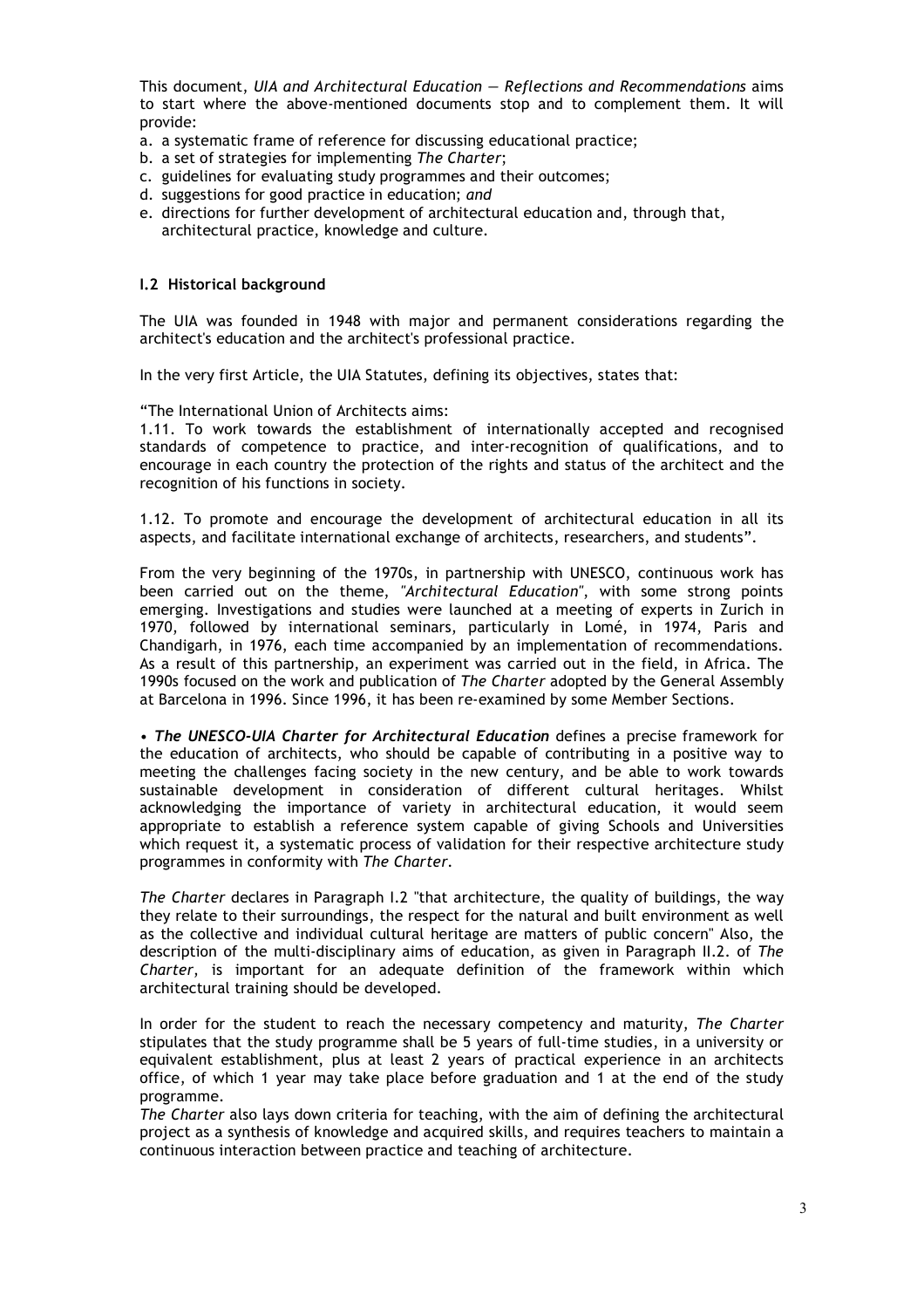Six years after its adoption, *The Charter* is gradually being adopted by some study programmes, as a basis for the principles being taught in their programmes. Much more work by the UIA Member Sections and the UIA Education Commission is required to make *The Charter* known and accepted by the architecture study programmes being taught globally. As it is the basis for the principles adopted for the *UNESCO/UIA Validation System for Architectural Education* and conformity to *The Charter* is one of the requirements of validated study programmes and, therefore, recognised validation systems, adoption of its principles is expected to occur rapidly once the proposed *Validation System* is approved by UNESCO and the UIA General Assembly.

• A *"World Declaration on Higher Education for the Twenty-First Century: Vision and Action"* was agreed at the UNESCO World Conference on Higher Education held in Paris in October 1998. The Preamble and Articles 5 (a), 9(a) and 15(a) of this document are pertinent to architectural education and research.

The Preamble in the third paragraph states:

"Higher education has given ample proof of its viability over the centuries and of its ability to change and to induce change and progress in society. Owing to the scope and pace of change, society has become increasingly knowledge-based so that higher learning and research now act as essential components of cultural, socioeconomic and environmentally sustainable development of individuals, communities and nations. Higher education itself is confronted therefore with formidable challenges and must proceed to the most radical change and renewal it has ever been required to undertake, so that our society, which is currently undergoing a profound crisis of values, can transcend mere economic considerations and incorporate deeper dimensions of morality and spirituality."

#### Article 5 (a) Advancing knowledge through research in science, the arts and humanities and the dissemination of its results states:

"The advancement of knowledge through research is an essential function of all systems of higher education, which should promote postgraduate studies. Innovation, interdisciplinarity and transdisciplinarity should be promoted and reinforced in programmes with long-term orientations on social and cultural aims and needs. An appropriate balance should be established between basic and targetoriented research."

#### Article 9 (a) Innovative educational approaches: critical thinking and creativity states:

"In a world undergoing rapid changes, there is a perceived need for a new vision and paradigm of higher education, which should be student-oriented, calling in most countries for in-depth reforms and an open access policy so as to cater for ever more diversified categories of people, and of its contents, methods, practices and means of delivery, based on new types of links and partnerships with the community and with the broadest sectors of society."

#### Article 15 (a). Sharing knowledge and know-how across borders and continents states:

"The principal of solidarity and true partnership amongst higher education institutions worldwide is crucial for education and training in all fields that encourage an understanding of global issues, the role of democratic governance and skilled human resources in their resolution, and the need for living together with different cultures and values. The practice of multilingualism, faculty and student exchange programmes and institutional linkage to promote intellectual and scientific co-operation should be an integral part of all higher education systems."

• In June 1999, the UIA General Assembly, held on the occasion of the Beijing Congress, confirmed the continuation of the Work Programme *"Architectural Education — Follow-up of the UNESCO-UIA Charter for Architectural Education"* to be headed by the Secretary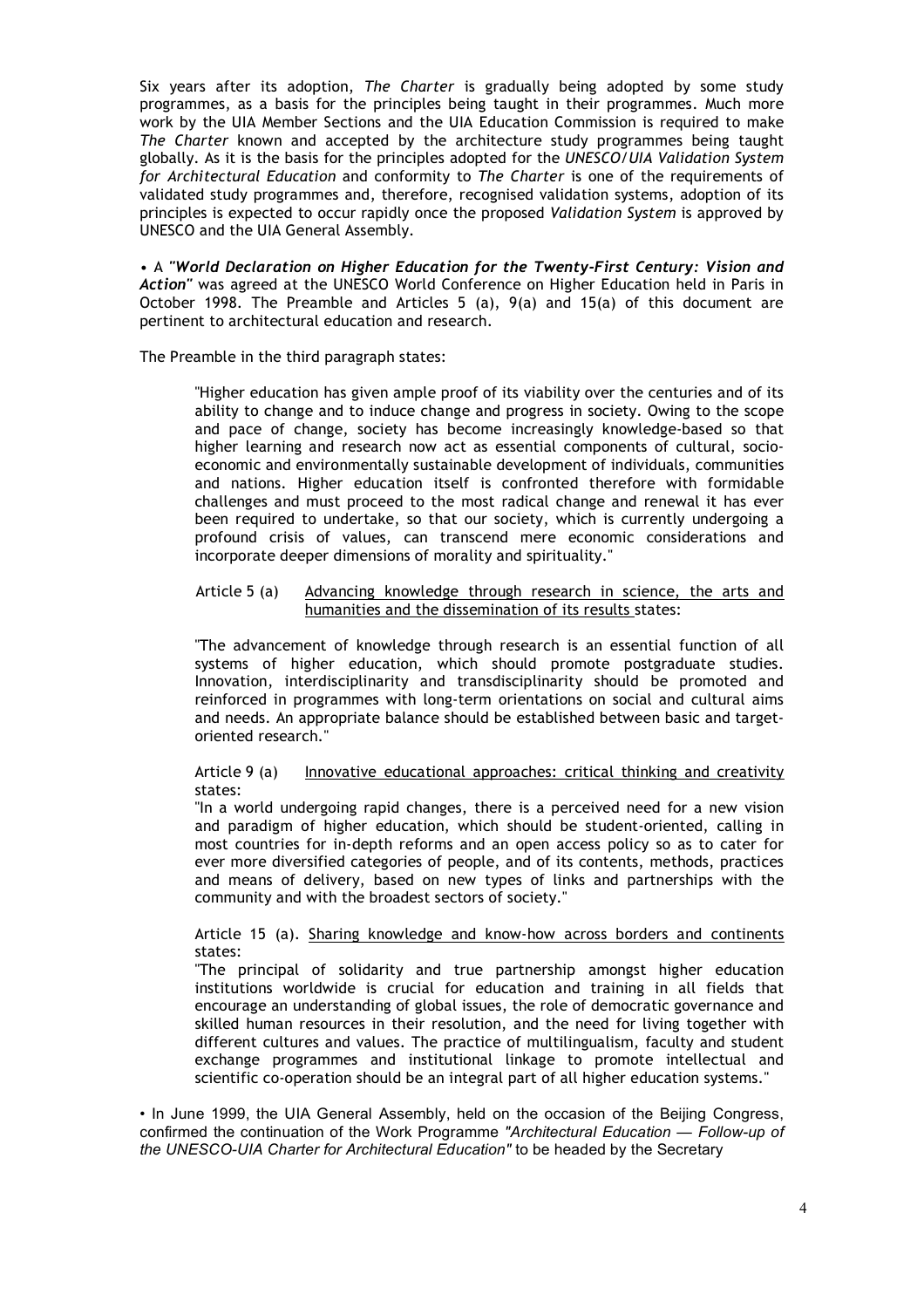General, to co-ordinate the work carried out by regional directors and co-directors of the UIA Education Commission. At the same time, the UIA General Assembly adopted the creation of a *UNESCO-UIA International Committee for the Validation of Conformity and Quality in Architectural Education* aiming at setting up a system of accreditation of architectural teaching institutions. A UNESCO-UIA protocol was signed on 16 May 2000.

**•** *The UNESCO-UIA Validation System for Architectural Education* consists of Principles, Protocol and Procedures and requires that the following aims are adopted by every validation system being recognised and every study programme being validated:

- Conformity of the study programme with the *UNESCO-UIA Charter for Architectural Education.*
- Assurance that the study programme provides a high level of quality, based on the required capabilities.
- Academic portability of the study programme's content at the international, regional, and local levels.

This *Validation System* will be put to the XXII UIA Assembly in Berlin, in July 2002 for ratification and adoption.

• *UIA Professional Practice Commission:* The UIA Professional Practice Commission, which was set up in 1994, undertook to develop a set of documents on international standards of professionalism. Many have direct relevance to architectural education. <sup>2</sup>

These are the *UIA Accord on Recommended International Standards of Professionalism in Architectural Practice* and *The Guidelines* all adopted in Beijing in 1999. With direct reference to architectural education, these Guidelines include the *Recommended Guidelines for the UIA Accord on International Standards of Professionalism in Architectural Practice Policy on -Accreditation / Validation / Recognition on Practical Experience / Training / Internship, on Demonstration of Professional Knowledge and Ability, on Registration / Licensing / Certification, and on Continuing Professional Development.*

• In October 1999, in Prague, a *"Joint UIA Education/ Professional Practice Committee"* was set up to collaborate on issues of mutual interest between these respective areas. The second meeting was held in Cairo in November 2000, and the third meeting was held in Costa Rica in November 2001.

Additionally, the UIA Education Commission has held numerous meetings to discuss various drafts of the present document.

#### **I.3 The purpose and the scope of this document**

This document is intended to provide concise guidelines, directions, references and a framework for discussing, organising, analysing and evaluating various aspects of architectural education. In doing this, it makes both observations and recommendations. It aims to contribute to the development of a shared paradigm of education and better communication between professional, academic and public bodies.

The scope of this publication is:

- To review the situation, six (6) years after *The Charter* was adopted, with regard to its diffusion, its application and the state of architectural education in the various UIA Member Sections in general.
- To suggest a clear framework to examine and develop architectural education study programmes.
- To make brief pedagogic recommendations on both the form and the content of the curriculum.
- To encourage a culture of reflection on the evolution of society, and ways of making architectural teaching responsive to these changes.
- To highlight the points in common between the UNESCO texts on Higher Education and *The Charter*.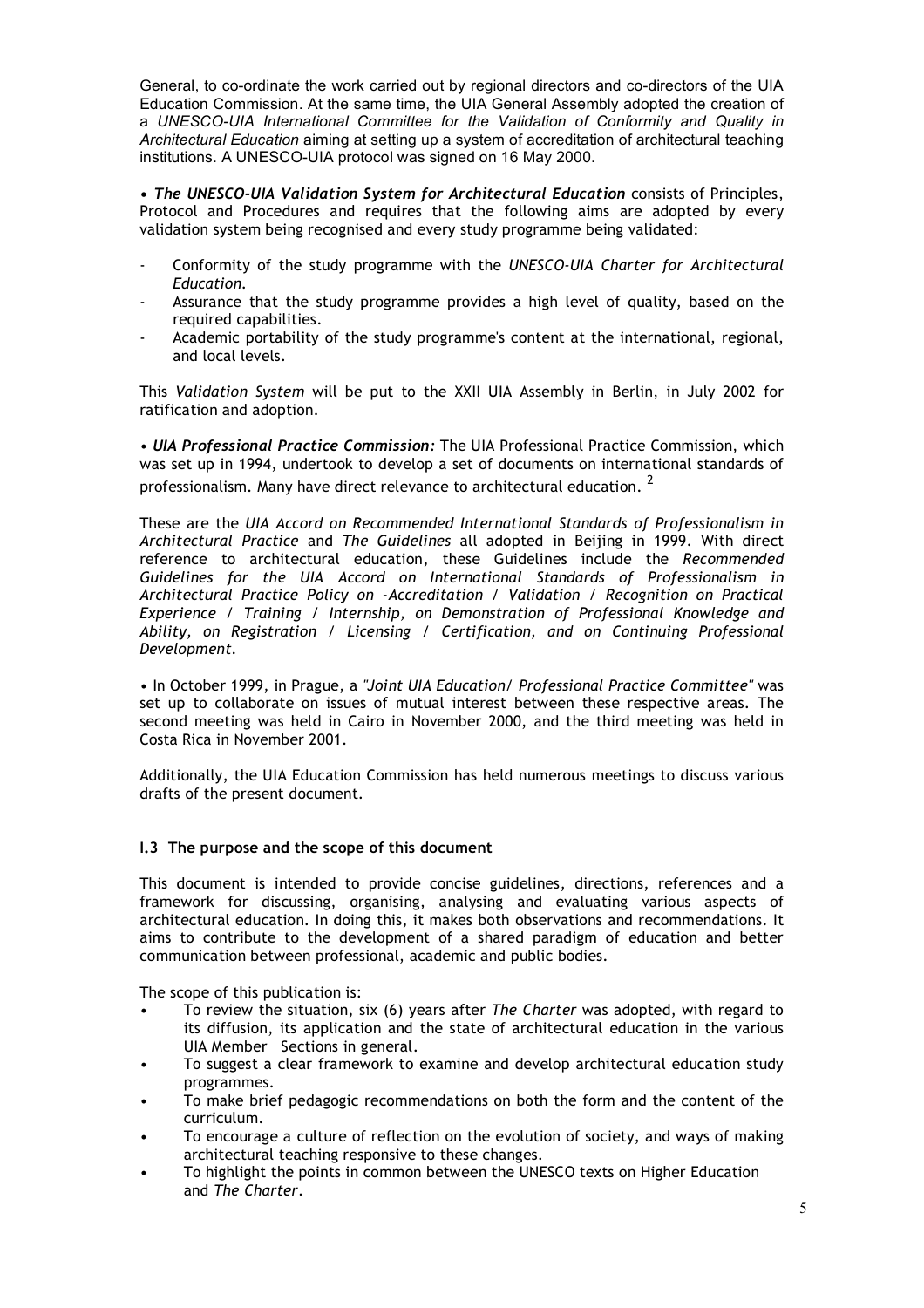### **II. Architectural Education: Basic Categories and Dimensions**

Study programmes as well as issues to do with architectural education can best be considered, discussed and evaluated within a precise conceptual framework. This analytical approach is useful in achieving better understanding and better communication amongst those involved and interested in education.

Different theoretical and pedagogic concepts under which to examine education, may exist, but the following set of four categories could be usefully employed in setting out a coherent UIA position on architectural education:

- 1. *Contexts and Objectives* of architectural education
- 2. *Content and Curricular Structure* of architectural education
- 3. *Methods and Media* of architectural education
- 4. *Management and Structure* of architectural education.

These dimensions can briefly be defined as follows:

**1. Contexts and Objectives of Architectural Education** refers to the rationale, in other words, the *"where'*s" and *"why'*s" of education. An understanding of the historical and contemporary contexts which make an institutionalised education system necessary could facilitate more accurate assessment of current educational and professional issues. Objectives also refer to the specific aims and objectives of courses, course components or specific design projects.

**2. Content and Curricular Structure of Architectural Education** refers to the content, in other words, the *"what'*s" of education. Both the overall content of the curriculum and the specific contents of course components, projects, etc. should be accounted for in curriculum design, and be examined in detail to evaluate outcomes.

**3. Methods and Media of Architectural Education** refers to the *"how'*s" of education, in other words, to the modes, means, techniques and vehicles by which the stated contents (i.e. objects) and objectives of courses are achieved. These could range from the traditional studio mode of teaching, slide lectures or research papers to field trips or practice experience, and from traditional drawing to computer generated designs.

**4. Management and Structure of Architectural Education** refer to the management of knowledge, people, time, space and financial resources in educational contexts. It is also to do with the question of *"who"*, that is, who runs the institutions, who teaches, who are admitted as students and who evaluates and validates courses.<sup>3</sup>

# **II.1 Contexts and Objectives of Architectural Education**

#### II.1.0 The contexts, objectives, purposes

Architecture is one of the key professions involved in shaping the built environment and urban space. Architectural education that prepares architects for a professional life should therefore, be seen, at least in the following contexts and the specific objectives pertaining to them:

- Social, cultural, political contexts
- Professional, technological, industrial contexts
- The World: local, global, ecological contexts
- Academic contexts including science and knowledge in general.
- International contexts

There are also a number of new contexts such as the increasing internationalisation of the building industry, the building professions, and architecture itself, the dominant use of the computer and the Internet, etc.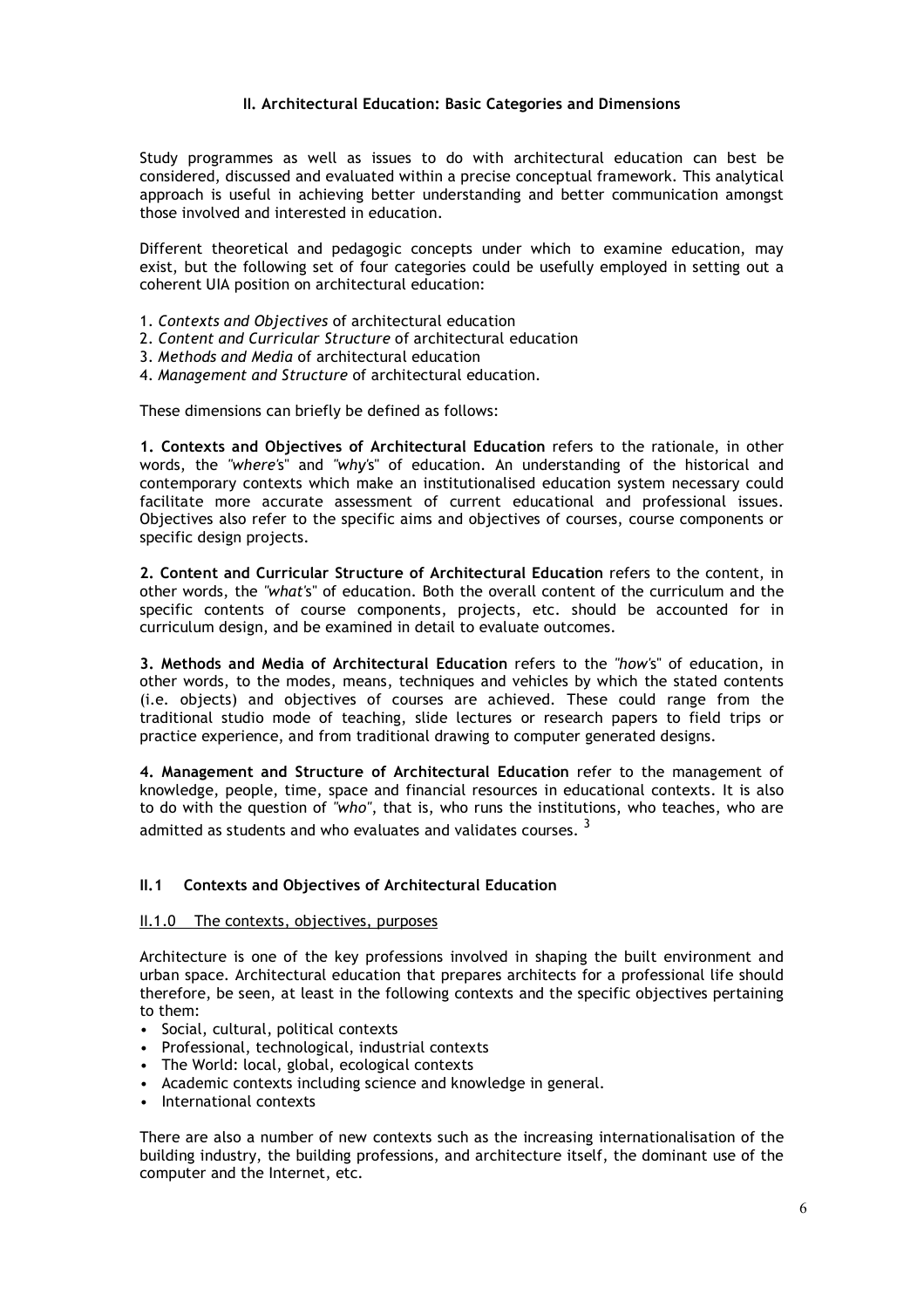Whatever the detailed dimensions of these contexts, architectural education should have two basic *purposes*:

- to produce competent, creative , critically minded and ethical professional designers /builders; *and*
- to produce good world citizens who are intellectually mature, ecologically sensitive and socially responsible.<sup>4</sup>

As there is no fundamental conflict between these two purposes, schools, programmes and courses should aim to achieve both of them through different means and vehicles obviously varying in different geographical and social contexts.

As a corollary to the first purpose mentioned, architectural education should also aspire to improve the quality of architectural output in general and architectural practice in particular. In addition to educating well-equipped graduates, this can be done by research (i.e. constantly expanding architectural knowledge), by setting good examples, by publishing and by fostering contacts with practices.

As a corollary to the second purpose mentioned, architectural education should contribute to the social, economic and cultural development of society - both nationally and globally.

#### II.1.1 Social, cultural, political contexts

Space is by its very nature social, and society is spatial.<sup>5</sup> Architecture therefore exists to serve society primarily by designing and planning its spatial infrastructure. Young architects should be encouraged to assume responsibilities as professionals within society.

The basic goal of education is **to train** the architect as a "generalist" able to design built form often involving potential contradictions between different requirements, and giving form to society's and the individual's environmental needs. The architect, by virtue of the education received, is the privileged interlocutor of the various elements of society and the State — from local authorities and decision-makers to promoters, contractors, users and the public. Therefore, architectural students should be made critically aware of the political and financial motivations behind the clients' brief and building regulations in order to foster an ethical framework for decision making within the built environment.

Architects can be considered as intellectual services' providers whose education enables them to synthesise controversial issues, and contradictory forces. Architects and architecture students must have a responsible professional spirit and a comprehension of environmental ethics. They should work for the benefit of society as a whole, and try to carry out strategies that contribute to the overall quality of human settlements.

Architecture should be considered as a service, accessible to the whole community. It could act as a mediator of social tensions and should be considered as a resource, one of the instruments which contribute to the balance of society.

It is essential to restore the cohesion between architectural production and the development of society in the context of cities. The management of public fabric and its change and development is of particular importance, so that planning policies should also be consistent with the cultural evolution of the population.

"Architecture, the quality of buildings, the way they relate to their surroundings, the respect for the natural and built environment as well as collective and individual cultural heritage are matters of public concern."<sup>6</sup>

Architects have some significant responsibility for the health, safety, welfare and cultural interests of the public and for the sustainability of the built environment. This responsibility should be clearly stated in legislation, defining the architect's professional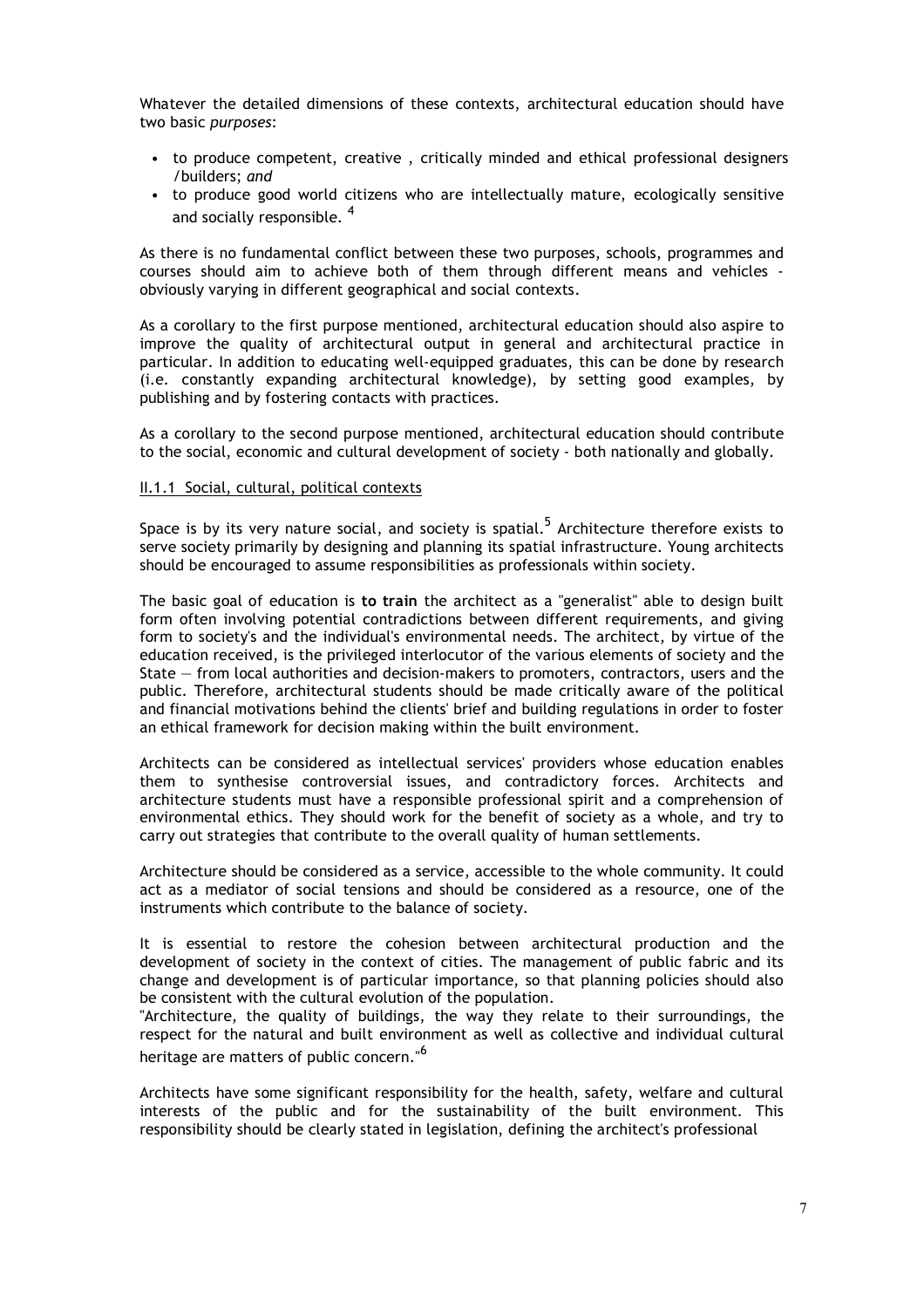responsibility, and should be acknowledged in public education efforts, by using the media, national press, radio and television to achieve a more serious understanding by the public.  $\vec{\hbox{}}$ Conversely, it is important that society is made aware of the various areas of knowledge, skills and competence that the architectural profession could deliver, and for which, architectural education is expected to prepare them.

The public must be made conscious of their own surroundings are created, how buildings make a difference in their lives and in what ways they can participate in the design and construction processes. Appropriate education should be instituted in primary and secondary schools, and for adults in mid-career, to establish a more enlightened society with a deep awareness of environmental processes and urban and architectural artefacts constituting the framework for social life.

"It is the duty of the world architectural community to make national and international decision-making bodies aware of the special nature of architecture as compared with other services. Architecture can not be regarded as a simple commodity. While it shapes the

physical environment, it also creates the future cultural heritage of a particular society. 8**"**

Furthermore, the architect's education should enable effective intervention in the numerous fields where construction may not be the sole objective.

#### II.1.2 Professional contexts

In view of these complex expectations, *The Charter* formulates the specific areas of competencies for architectural education as the acquisition of the following:

- An ability to create architectural designs that satisfy both aesthetic and technical requirements.
- An adequate knowledge of the history and theories of architecture and the related arts, technologies and human sciences.
- A knowledge of the fine arts as an influence on the quality of architectural design.
- An adequate knowledge of urban design, planning and the skills involved in the planning process.
- An understanding of the relationship between people and buildings, and between buildings and their environment, and of the need to relate buildings and the spaces between them to human needs and scale.
- An understanding of the profession of architecture and the role of the architect in society in particular in preparing briefs that take account of social factors.
- An understanding of the methods of investigation and preparation of the brief for a design project.
- An understanding of the structural design, constructional and engineering problems associated with building design.
- An adequate knowledge of physical problems and technologies and of the function of buildings so as to provide them with internal conditions of comfort and protection against the climate.
- The design skills necessary to meet building users' requirements within the constraints imposed by cost factors and building regulations.
- An adequate knowledge of the industries, organisations, regulations and procedures involved in translating design concepts into buildings and integrating plans into overall planning.
- Awareness of responsibilities toward human, social, cultural, urban, architectural, and environmental values, as well as architectural heritage.
- Adequate knowledge of the means of achieving ecologically sustainable design and environmental conservation and rehabilitation.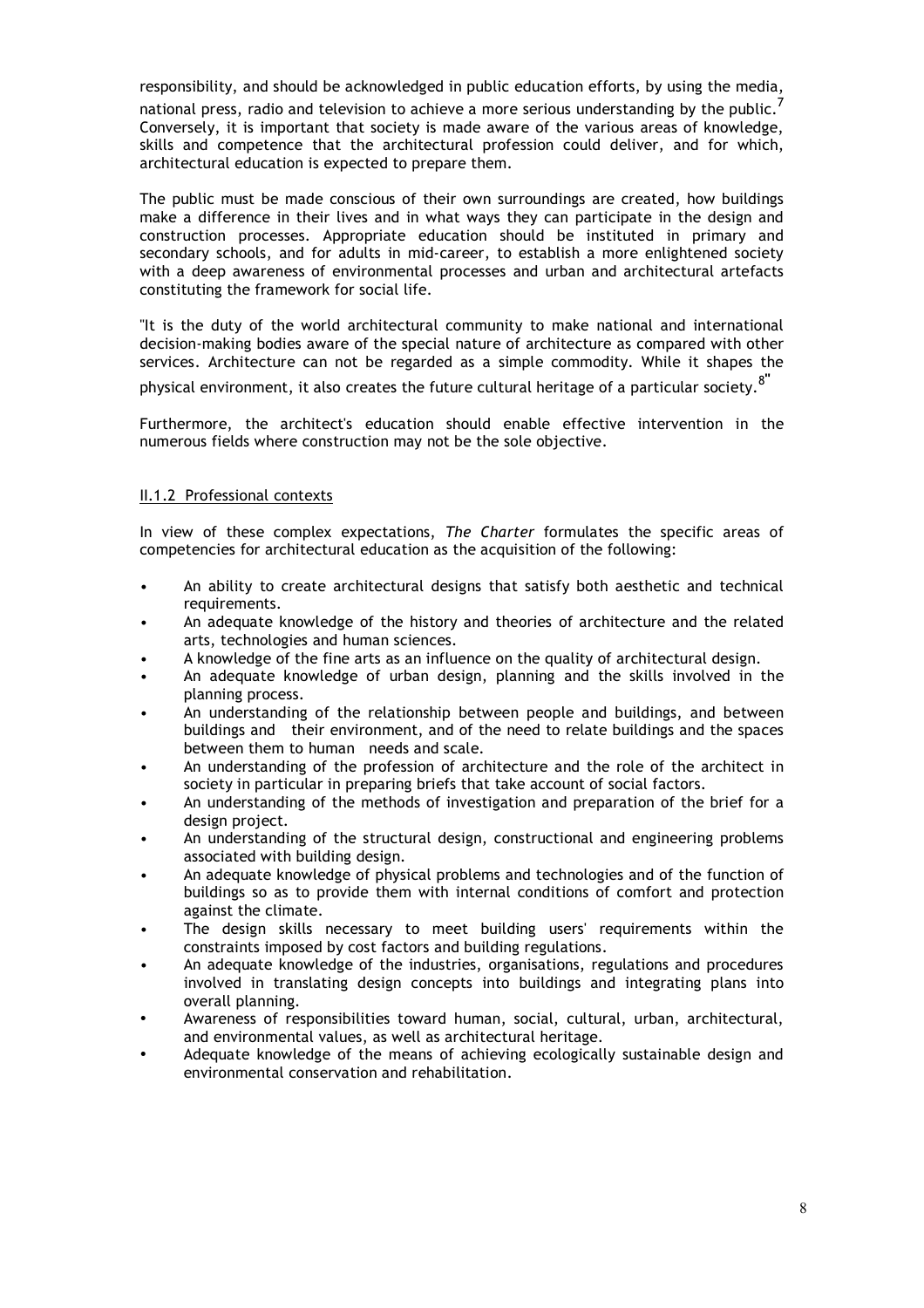- Development of a creative competence in building techniques, founded on a comprehensive understanding of the disciplines and construction methods related to architecture.
- Adequate knowledge of project financing, project management, cost control and methods of project delivery.
- Training in research techniques as an inherent part of architectural learning, for both students and teachers.

The principles and standards of the UIA are aimed at the thorough education and practical training of architects so that they are able to fulfil their fundamental professional requirements. These standards recognise different national educational traditions and, therefore, allow for factors of equivalency.<sup>9</sup>

#### II.1.3 The World of technology and industry

With architecture always being responsive to the cultural context, the overall aim is the design of buildings that are robust, responsive to climatic conditions and, in the broadest definition, sustainable.

By the end of the Second Stage Professional Architectural Education, students should have a mature understanding of the controlling influence of environmental, structural and technological issues on design and building form, as well as an appreciation of cultural and social issues, visual art disciplines and their influence on design. They should be aware of various institutional and legal as well as constructional processes involved in the design of complex buildings. <sup>10</sup> For the majority of full time students these subjects should be taught and learnt in a theoretical context, and strengthened by practical experience by integrating them in design projects.

Architectural education should also equip the student with tools to assume simultaneously the process of intellectual creation and of economic realisation corresponding to the commercial milieu within which the design project is situated. The efficiency of the architect's intervention can only be acquired when the architect is considered to be a "specialist" in this area. It is only through organised education, training and experience that the architect will be able to make the appropriate contribution to, and establish the appropriate influence upon, multi-disciplinary teams in which an increasing number of specialists of complementary disciplines are to be found.

#### II.1.4 Academic contexts

Architecture is an interdisciplinary field that comprises several major components: humanities, social and physical sciences, technology and the creative arts. "Since architecture is created in a field of tension between reason, emotion and intuition, architectural education should be regarded as the manifestation of the ability to

conceptualise, co-ordinate and execute the idea of building rooted in human tradition. 11**"**

The future of architecture also depends on an understanding and assimilation of the achievements of other disciplines and professions.  $^{12}$ 

Although, like other branches of professional education, it is primarily assigned the task of educating future architects, architectural education is, generally, part of the university system and must adjust to and benefit from the traditions of the university, such as doing research and seeing the professional practice within the context of society and science.

#### II.1.5 International contexts of Architectural Education

As one of the oldest industrial, creative and cultural activities, and as one of the established professions, architecture has always been international and cross-cultural by its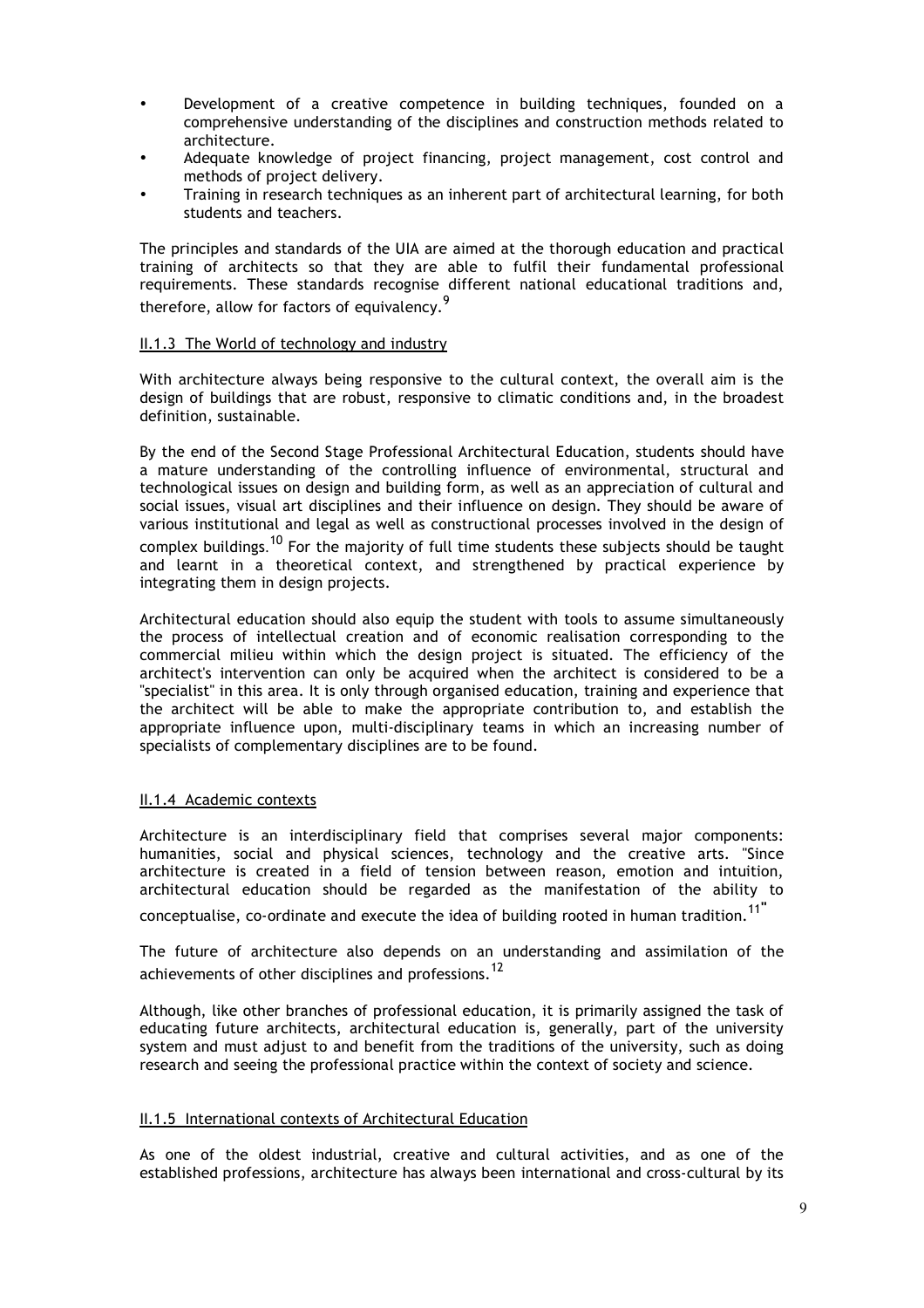very nature. However, there is evidence to suggest that a significant section of the architectural profession and building production is becoming increasingly "multi-national" at quite another level of institutional and cultural complexity.

This trend of internationalisation is creating both new potential and new, often unprecedented, problems. Traditional professional attitudes are coming face to face with major political and economic developments and environmental factors. If architectural practice and education are to become more international, that is, be aware of and responsive to, and participate in, the developments, formulations must go beyond traditional definitions and education must take these into account. Mutual recognition of qualifications and education across previously discreet national sovereignties is a new factor that can be fostered to allow wider movement of architects and students.  $^{\mathsf{13}}$ 

UIA in general, and the educational and professional bodies in particular, are well placed to guide these developments.<sup>14</sup>

In the increasingly global world, architects should be trained to not only understand, protect and highlight architectural heritage in their countries, but to also understand the contexts, both territorial and cultural, in which they may be called upon to work.

In a wider sense, the mobility of persons also covers the sometimes large human masses that gravitate to the major urban conglomerations, especially in the developing countries, where uncontrolled development fails to meet the habitat and favourable and sustainable environment needs and rights of all people. The challenge set by this mobility requires that architects should be trained to respect, analyse and protect the different cultural backgrounds, and accept the social and cultural responsibility of responding to each local context and identity.<sup>15</sup>

# **II.2 Content and Curricular Structure of Architectural Education**

#### II.2.0 The "Content" of Architectural Education

What architectural education is about can be considered with respect to the *content* of education, to the structure of the curriculum and the individual courses, to the areas of knowledge, skills and competence, and to a number of other areas covered by the curriculum or by schools in general.

The *"content"* of architectural education can be seen in at least the following senses:

1. *Content of the curriculum and the school life in general:* subject areas, timetabled course components, number of hours, credit ratings, hierarchy of subjects and their teachers, emphasis placed on them, project reviews and examinations,

2. *Content of the syllabus and the activities within or outside the school* (including design work, travelling, fieldwork, practical experience,): actual bodies of knowledge taught, specific geographical areas, cultures, building types or periods of history covered, methods used, degree of integration or separation between the taught content and studio work, the types of media used,

3. *Method as content (and, content as method)*: the modes, medium, techniques, tools and methods that constitute not just the means but the ends or substance of design and pedagogy as, for example, is (or is not) the case with drawing-dominated design teaching, use of computers or slide-show lectures,

4. *Content of the contexts* (historical, cultural, ecological, legal, social and physical) within which students and teachers operate, such as architectural and non-architectural trends, movements, media, ideologies, fashions, the profession and its definition of educational goals, the society's dominant value systems or laws,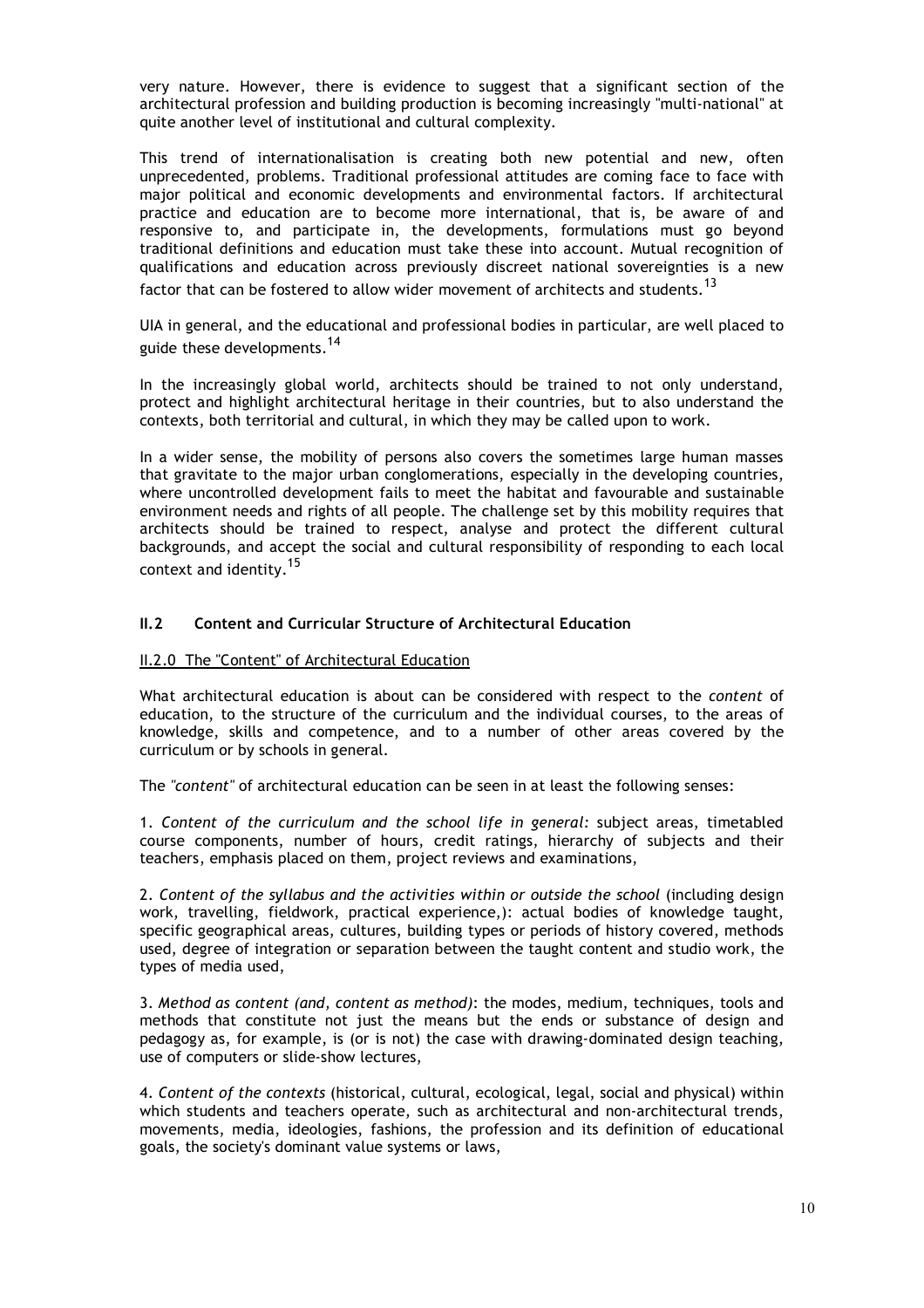5. *Content of students' extra-curricular involvement* within or outside the university with direct or indirect bearing on their architectural and intellectual development, such as sports, arts, politics, personal relationships, membership of societies, involvement in crossschool or international formations such as "Winter Schools", entering competitions, occasional architectural or non-architectural employment for a variety of motives. 16

In general, the contents of architectural education should :

- (a) aim to be as comprehensive in its coverage as possible, hence, be *generalist*;
- (b) try to *specialise* in areas where particular foci and accuracy are essential;
- (c) aim to *integrate* areas of knowledge, know-how and skills from allied professions, such as engineering, arts, economics, etc.
- (d) allow *higher* levels of knowledge or specialisation through postgraduate programmes, multi-professional courses, research or short courses;
- (e) take care not to be fixed, but respond to emerging forms of practice and to *changes* in the construction industry, in universities and in society at large.

#### II.2.1 Curricular Structure of Architectural Education

"*Structure of Architectural Education"* can be seen in two distinct, but closely related, senses:

- 1. The organisation of courses in terms of their specific content and teaching modes, i.e*. "curricular structure"*;
- 2. The organisation of the whole study programme into variously numbered years, stages, parts, degrees, etc.

The organisation and the content of the curriculum will be examined in this section while the structure of education as a whole will be dealt with under *"Management and Structure of Architectural Education"*.

As will be listed under *"Curricular Capabilities"* below, there are usually distinct subject groups in an architectural curriculum: design studio (including urban design, landscape), history, theory and humanities courses, professional practice-related courses and construction-related courses. The studio everywhere, is considered to be the "core" of the curriculum, and the relationship between the studio and other course components tends, in general, not to vary much.

The ways in which course structures, hence course contents are determined could vary depending on their relationship with other institutions or disciplines. They could range from fully university-based programmes to combined courses with allied professional disciplines (e.g. engineering), to stand alone schools under non-educational institutional control (e.g. a ministry of construction), or to privately financed and run ones.

The architectural curriculum, as distinct from the majority of other disciplines in the university system, is organised with a special*,* privileged*,* "*core"* subject, i.e. design. The relationship between various courses and their contents, order and hierarchy and the structure of the sequence of years or groups of years are specific to architectural education.

The studio itself can be organised in a number of ways that could add to the richness of educational experience and enhance learning outcomes. Throughout the architecture schools, there are established organisational modes which might change from time to time. For example, the studio/ atelier system can be articulated as *"Units", "Project Groups", "Work Bases", "Blocks", "Subject Groups", "Vertical Studios"*, etc. These could intersperse with the nationally established years or "Parts" sequences.

In the following two sub-sections, the curricular course structure and content will be examined in some detail.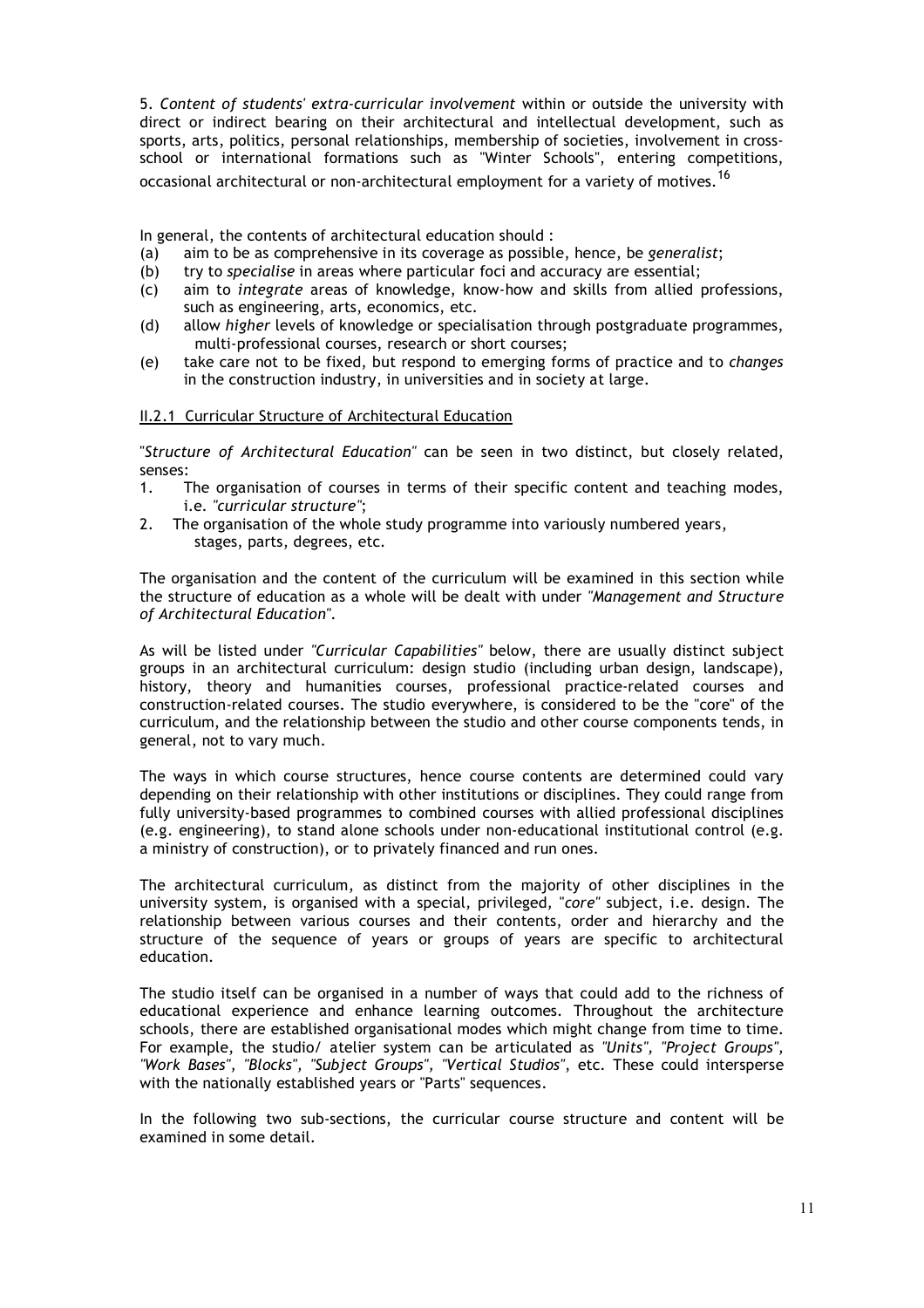# II.2.2 Curricular Capabilities

Architecture students by the end of their study programmes need to acquire the following capabilities of *Design*, *Knowledge* and *Skill* to fulfil the architect's role as a generalist capable of co-ordinating interdisciplinary objectives. Students must develop the ability to integrate the range of capabilities listed under *"Knowledge"* below. It is this ability that distinguishes architects from other providers of built environment services. Integrative skills develop in complexity over an architecture course. <sup>17</sup>

# **A. Design**

- Ability to engage imagination, think creatively, innovate and provide design leadership.
- Ability to gather information, define problems, apply analyses and critical judgment and formulate strategies for action.
- Ability to think three-dimensionally in the exploration of design.
- Ability to reconcile divergent factors, integrate knowledge and apply skills in the creation of a design solution.

# **B. Knowledge**

B1. *Cultural and Artistic Studies*

- Ability to act with knowledge of historical and cultural precedents in local and world architecture.
- Ability to act with knowledge of the fine arts as an influence on the quality of architectural design.
- Understanding of heritage issues in the built environment
- Awareness of the links between architecture and other creative disciplines.

# B2. *Social Studies*

- Ability to act with knowledge of society and to work with clients and users that represent society's needs.
- Ability to develop a project brief through definition of the needs of society, users and clients, and to research and define contextual and functional requirements for different types of built environments.
- Understanding of the social context in which built environments are procured, of ergonomic and space requirements and issues of equity and access.
- Awareness of the relevant codes, regulations and standards for planning, design, construction, health, safety and use of built environments.
- Awareness of philosophy, politics, and ethics as related to architecture.

# B3. *Environmental Studies*

- Ability to act with knowledge of natural systems and built environments.
- Understanding of conservation and waste management issues.
- Understanding of the life-cycle of materials, issues of ecological sustainability, environmental impact, design for reduced use of energy, as well as passive systems and their management.
- Awareness of the history and practice of landscape architecture, urban design, as well as territorial and national planning and their relationship to local and global demography and resources.
- Awareness of the management of natural systems taking into account natural disaster risks.

# B4. *Technical Studies*

- Technical knowledge of structure, materials, and construction.
- Ability to act with innovative, technical competence in the use of building techniques and the understanding of their evolution.
- Understanding of the processes of technical design and the integration of structure, construction technologies and services systems into a functionally effective whole.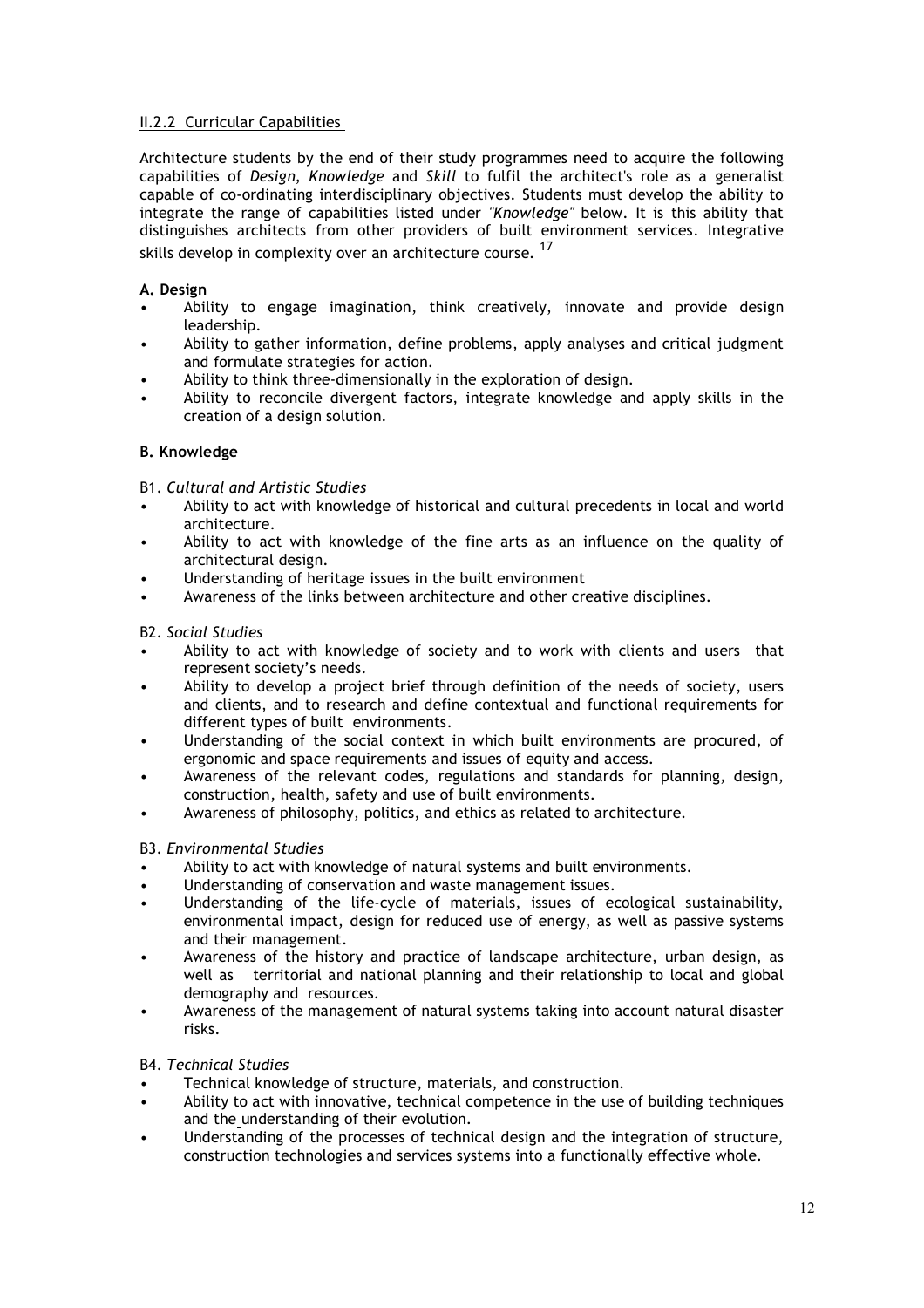- Understanding of services systems as well as systems for transport, communication, maintenance and safety.
- Awareness of the role of technical documentation and specifications in design realisation, and of the processes of construction cost planning and control.

B5. *Design Studies*

- Knowledge of design theory and methods.
- Understanding of design procedures and processes.
- Knowledge of design precedents and architectural criticism.

B6. *Professional Studies*

- Ability to understand different forms of procurement of architectural services.
- Understanding of the fundamental workings of the construction and development industries, such as finance, real estate investment and facilities management.
- Understanding of the potential roles of architects in conventional and new areas of activity and in an international context.
- Understanding of business principles and their application to the development of built environments, project management and the functioning of a professional consultancy.
- Understanding of professional ethics and codes of conduct as they apply to the practice of architecture and of the architect's legal responsibilities where registration, practice and building contracts are concerned.

**C. Skill**

- Ability to work in collaboration with other architects and members of interdisciplinary teams.
- Ability to act and to communicate ideas through collaboration, speaking, numeracy, writing, drawing, modelling and evaluation.
- Ability to utilise manual and electronic graphic and model making capabilities to explore, develop, define and communicate a design proposal.
- Understanding of systems of evaluation that use manual and/or electronic means, for performance assessments of built environments.

# II.2.3 The Structure of the Educational Sequence

#### **A. Basic First Stage Architectural Education**

Basic First Stage Architectural Education should establish the core principles and basic architectural knowledge, to develop awareness of, and aptitude to, design, coordinate and carry out projects.

The first two or three years in the architect's education require rigorous and very careful programming. Architecture should be the main element of this university level education, but should also be supported by an awareness of wider design and artistic skills through the provision of a wide range of electives.

Given that architecture is an interdisciplinary field covering several major areas - social sciences, physical sciences, technologies and creative arts - students, from their first years, must be given not only the notion of the interdisciplinarity of each problem but also the capacity to respond with appropriate solutions.

At the successful completion of the First Stage, a non-professional first degree/diploma or first cycle certificate can be awarded. This, however, should not entitle the holder to become registered, licensed or certified as an architect.

The first stage of architectural education should not offer early specialisations as it can compromise the expected outcome of that education. Specialisation should not be introduced until the student has achieved a basic first stage architectural education.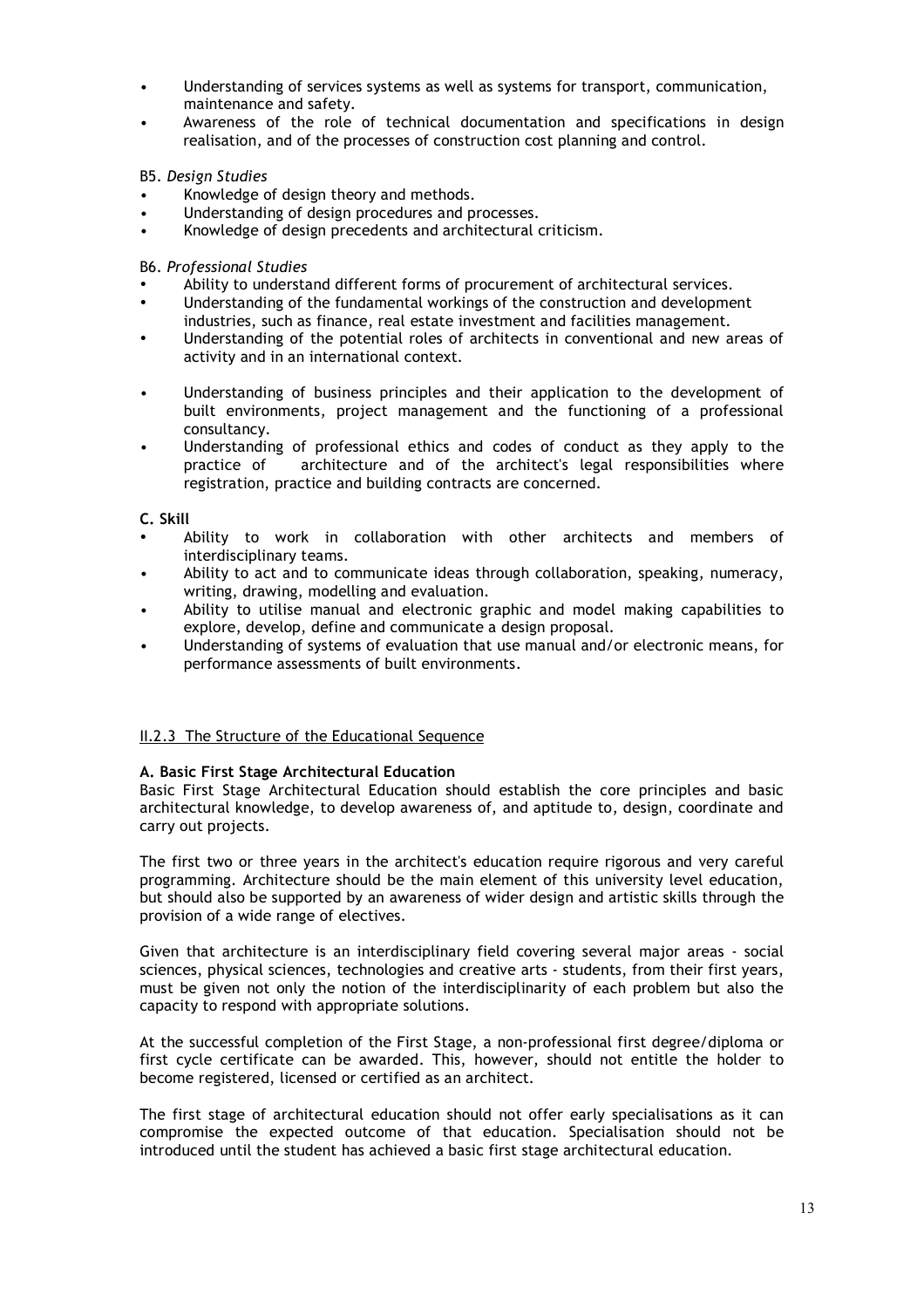### **B. Second Stage Architectural Education**

Following the successful completion of the First Stage, a Second Stage of education should be undertaken to make up the five years recommended by UIA. This can take place after a supervised year of professional practice, or straight after the First Stage.

The Second Stage Professional Architectural Education should continue the core principles, the curricula and the calendar year rhythm set in the Basic First Stage Architectural Education, and it should promote the need for the continuation of excellent staffing resources, coupled with a flexible approach to the structure and content of the study programme, examined through unit outcomes. It is important that the best architects and the most gifted teachers in each institution be assigned to teach these students. It would also appear appropriate that more electives be available to students who have reached this level of education.

Architecture should still, therefore, be the main element of this university level education.

This Second Stage Professional degree, diploma or second cycle certificate can mark the successful conclusion of this architectural education and may be used, with the required practical experience, for the holder to become registered, licensed or certified as an architect, depending on the requirements of the registration, licensing or certifying system.

The UIA should facilitate greater understanding of standards, hence, greater possibilities of exchanges between study programmes, programme modules, staff and students in different countries. Greater use of experience and expertise possessed by practising architects must be utilised. Conversely, academics must be encouraged to contribute to the practice of architecture in different ways (e.g. mid-career education, research-based design).

#### **C. Third Stage Architectural Education**

Considering the need to develop further into areas of professional and/or academic knowledge and competence in areas pertinent to design, building, urban planning, and the fact that it is unrealistic to expect the First and even the Second Stage of Architectural Education to provide mastery of all those areas, it is necessary to have Master's level courses as post-graduate qualifications after the Second Stage Architectural Education. Such courses can both teach specialised knowledge and skills, *and* help develop architectural knowledge through research. A Post-graduated Master's level course can variously be professional, academic, taught, research-based, or appropriate combinations of these.

### **D. Doctorates in Architecture**

Doctoral education, hence Doctoral Degree<sup>18</sup>, is universally recognised to be the highest form of education within the university system. Although a relatively more recent addition to architecture, Doctoral research can have valuable contribution to both architectural knowledge and architectural profession, but, also and directly, to the education itself.

If architectural knowledge is to develop in quality and increase in quantity, Doctoral level research must be extended. As a research training itself, it can equip the holders to guide research in schools and to promote more informed design teaching in the studio.

# **II.2.4 Research / Innovation in Architecture and Architectural Education**

The briefest definition of research is that it is systematic inquiry, the result of which is new knowledge.<sup>19</sup> If architecture is seen as a practice whose responsibility goes far beyond the exercise of architectural skills or the application of the necessary knowledge to a particular project, and if the profession wants to deal with the outer world adequately, then, the constant improvement of knowledge must be on top of the professional, hence, educational, agenda.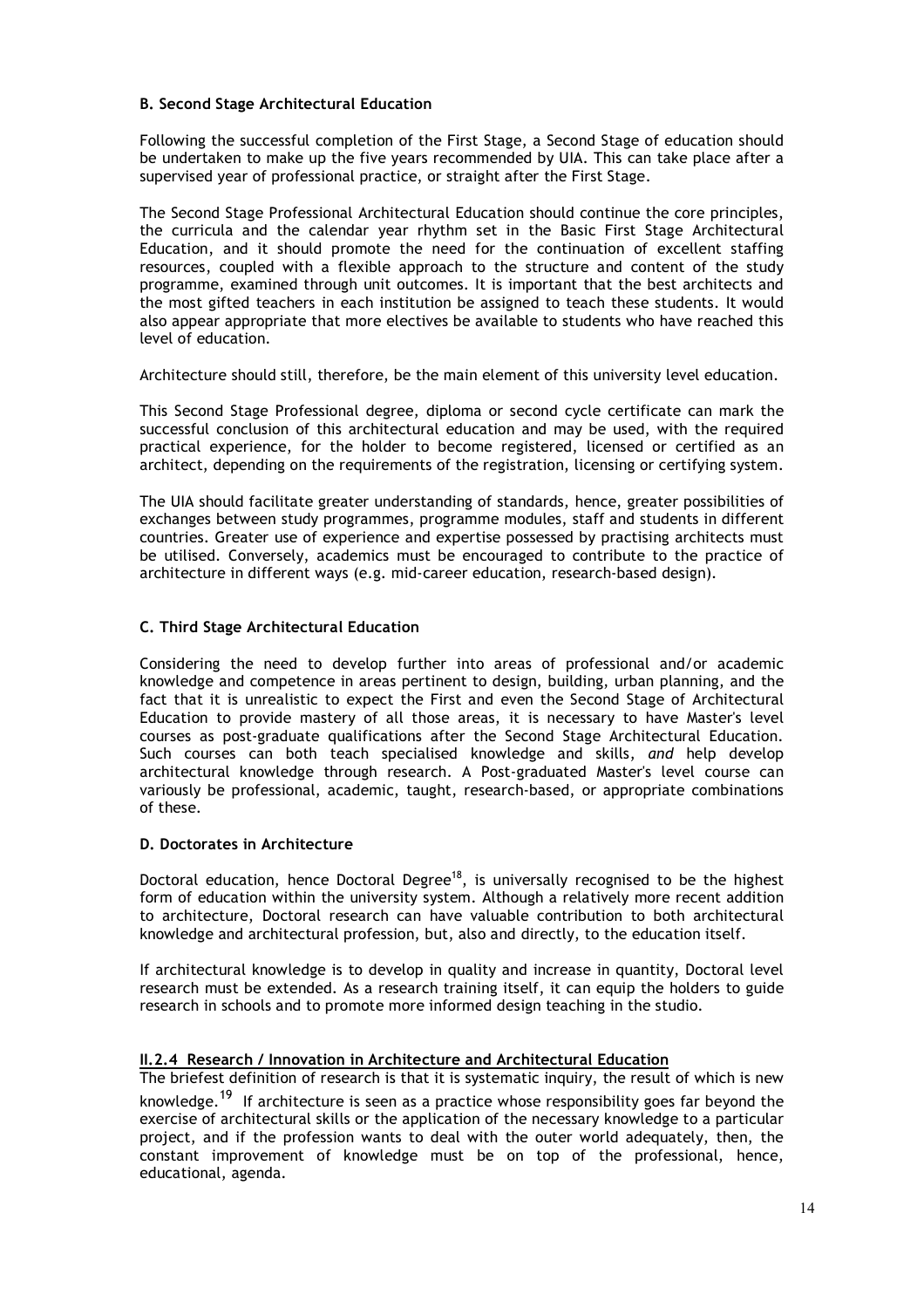The list of *"Fundamental Requirements of an Architect"* adopted by UIA, includes a vast range of skills and knowledge which the narrowly defined professional scope can hardly do justice to in their entirety. Architecture, at least in part, depends on other disciplines and professions to provide it with the knowledge necessary for designing, planning, building and managing the built (and, partly, the natural) environment.

Professional practice generally relies on a combination of skills and experience specific to architecture, and, in the process, tends to *use*, rather than *produce* knowledge. To deal with complex urban, technological, economic and cultural aspects of their work, to deserve the place it has in society, and to fulfil its own self-image, architecture must develop and enrich its own knowledge base, make its discourse more consistent, and the evaluation of itself and its products more systematic.

As to its education, it is a truism that it must go beyond "*training"*. To do that, architectural education must contribute to the development of architectural knowledge and culture as a part of its mission. The educational set-up is in fact the ideal place to do just that, for it would have the in-house opportunity of airing and testing research findings and getting feedback from students as well as from other disciplines within the university.

Whereas until the 1970's much of the research done in architecture was historical and monographic, the subsequent decades have seen a growing interest in the interdisciplinary aspects of the buildings, their use, cities, etc. This has led to a greater interest in other areas of knowledge pertinent to architectural practice.

The UNESCO "World Declaration on Higher Education for the Twenty-First Century: Vision and Action" in Article 5 (a) encourages advancing knowledge and disseminating its results using research. 20

Research may be *fundamental, applied, strategic, action, participant, practice-based*. Fundamental research aims at providing a more adequate knowledge of the world, of beings, of societies. It assembles the facts, develops explanatory theories, validates or invalidates these theories with the help of reproducible experiments. The aim of applied research, on the other hand, is to develop human activities in the light of progress made in fundamental research. It depends on a branch of activity from which it draws its initial potential and its function. It renders objects and practices possible through innovation and thought. It is subject to circumstances and its results can only be validated through use. Very frequently, applied research implies transfer of technological processes that would enable architects to test new systems, methods, materials and technologies in construction.

Apart from research applied to projects in workshops and architects' offices, architectural research is usually located in universities mainly because of the absence of any direct application in practice or any industrial outlet for its findings. It cannot also easily set up an autonomous department in major research centres because of its transversal character in comparison with classical disciplines. It often has difficulty in attracting funds from the industry or the profession or from science and technology-based research funding bodies. It therefore calls for more recognition and public backing.

In cultural, technical and emotional fields, architectural research has characteristics common to such fields. The accumulation of knowledge is connected to associated sciences which nourish it, or it is applied to the understanding of the mechanism of its own practices; but, its applications find their outlets in the improvement of the process of the project itself or in innovative techniques and the development of the framework it helps to produce.

It is important that fundamental research, applied research, innovation and the transfer of various technologies are projected onto education and that these lead both to the **D**evelopment and the diversification of the content of teaching. This motivation implies the intervention of other disciplines in the art of building including that of practicing architects.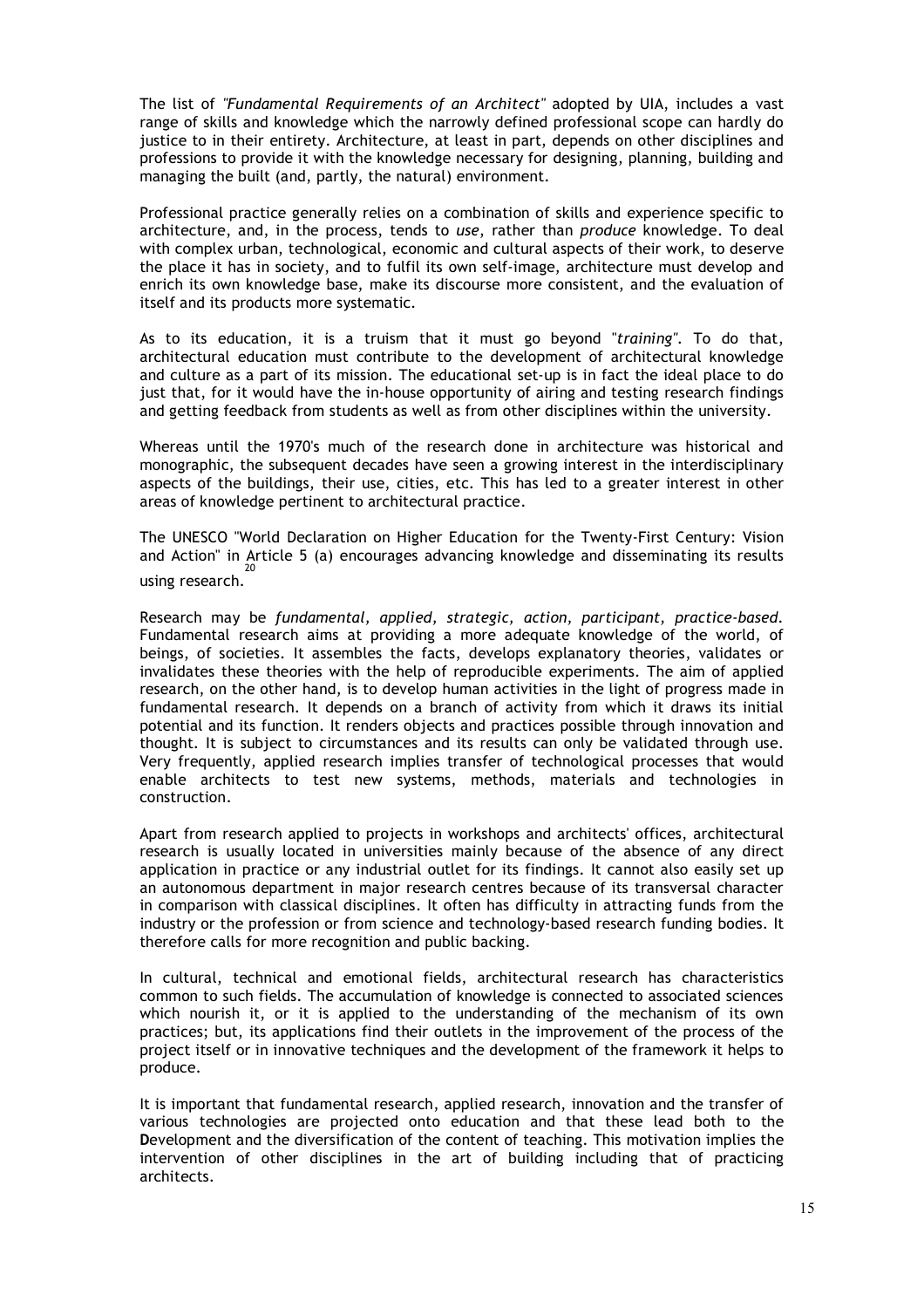Research should contribute to the definition of the university level education as recommended in *The Charter*. By the very nature of architectural representation, the results of research must not be limited to texts alone and when possible, these results should be put into multiple media, including drawings.

Attention should also be paid to the fact that the various fields of research, such as technology and aesthetics, should be united to create an interdisciplinary field of work in tune with sciences and the arts. Today, ecology and sustainable development have become another point of departure for research.

The "university level" required by *The Charter* supposes that part of the activity be devoted to education "for and by research", the only means of raising the standard of education and of developing professional habits and production techniques. Such an educational programme might logically result in Master's or Doctorates in architecture.

#### **II.3 Methods and Media of Architectural Education**

Educational aims and objectives, professional expectations, and curricular contents and capabilities are only achievable when operationalised in pedagogic means. Each educational and/or professional objective may variously require special courses, course components, design projects, exercises, research, and specific teaching methods and medium.

Each project and/or course is also a vehicle to achieve three types of goals:

- 1. Immediate learning outcomes to be built upon in other courses and in subsequent years in the institution;
- 2. Long-term education / training of architects;
- 3. Wider "purposes" of education of architects as responsible citizens.

Whilst no single project or a single course can fulfil all these expectations, through sensitive educational methods and pedagogic techniques future architects can build up a range of professional abilities and sensibilities as well as necessary life skills.

The question of "methods" should not however be confined to those of studio / design teaching only. Whilst the very open-endedness of the design process is a stimulant of creativity and a rich source of innovation, it could also be a limiting factor as far as coping with, and responding to, the social, technical, and environmental objectives (some of which were mentioned in Section II.1, "Contexts and Objectives") Many of those objectives require systematic thinking, research and application as well as creative skills. The task of architectural education must therefore be to combine the methods from various disciplines and arts with which to invoke creativity, but, also, to promote on those fronts the methods unique to architecture and design.

Architectural education embodies a unique combination of traditional, lecture-based subject teaching and design-centred, studio-based teaching modes. Additionally, architecture courses in most countries is one of the longest offered. On the background of these characteristics, the *"integration"* of the diverse subjects and modes of teaching is the key pedagogic issue that impinges on the effectiveness of education.

To achieve the "objectives" of architectural education as stated through the teaching of the "content", both traditional and innovative new modes and techniques should be used. Architectural education with its long history from apprenticeship to building, engineering, art and university education already possesses some unique teaching modes and methods (e.g. studio). In order to meet the demands of changing social and urban needs, lifestyles, technologies and specificities of the university education, and to utilise emerging design tools (e.g. computers), and teaching modes (e.g. distance learning), innovation and experimentation in teaching methods must be encouraged.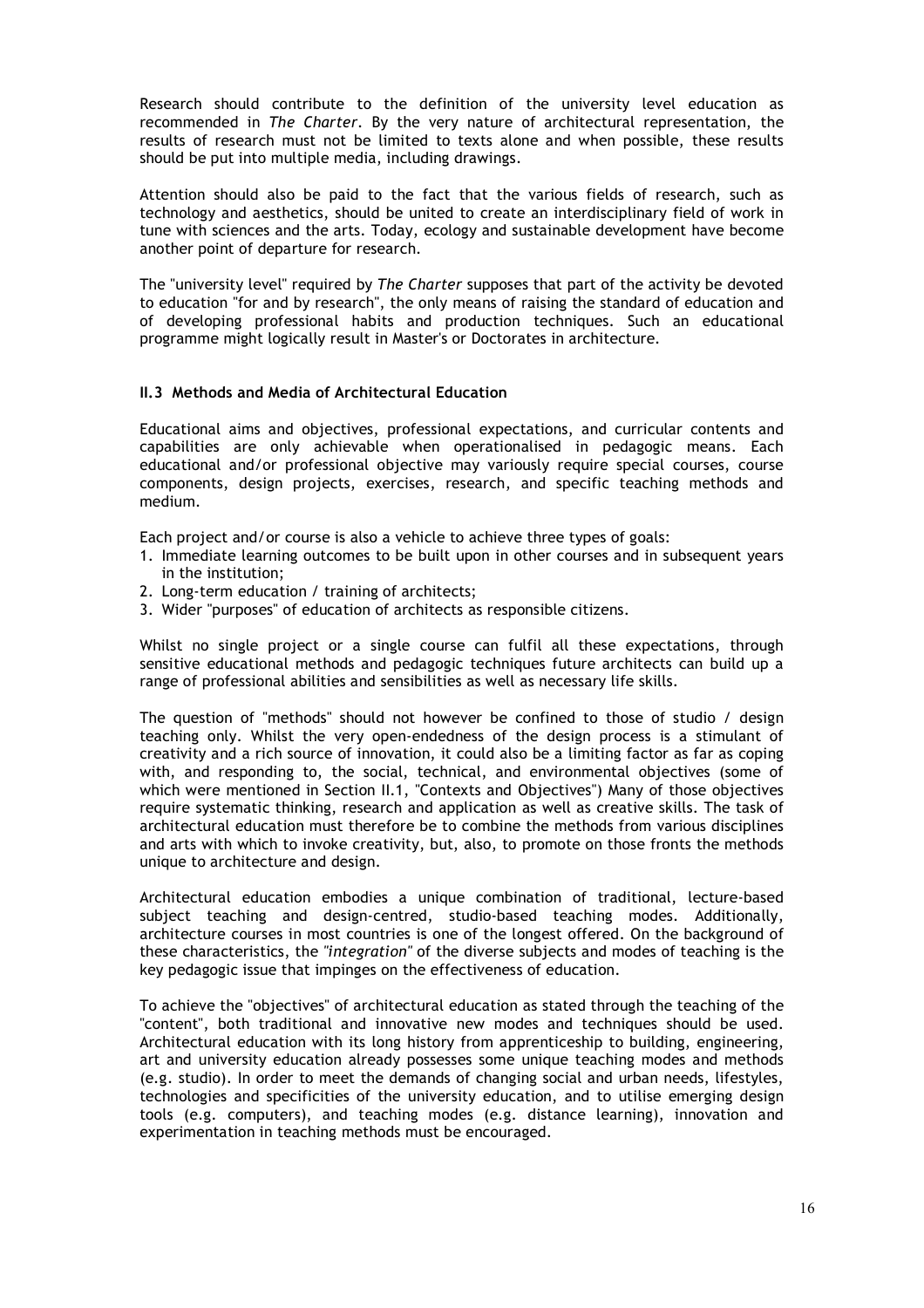Some use can be made of the methods and mediums of related professions (e.g. urban planning, industrial design), other arts (e.g. graphic design, painting, sculpture) or other disciplines (e.g. management, social sciences, computer science).

In terms of dominant principles, models and pedagogic methods there are several popular descriptions, such as *"project-based learning", "problem-based learning", "learning by doing", "studio-based teaching",* etc. There are also various modes of structuring the programmes and the years.

# **II.4 Management and Structure of Architectural Education**

#### II.4.0 Educational Management: concepts

Architectural education (in fact, education in any field) is an organised form of learning and teaching. As such, it is *managed*.

Management of education is to do with the management of the *curriculum* and resources, hence, *knowledge, people, funds, time* and *space.* Its context and connections include the profession and society, their institutions and, of course, other practices, disciplines and schools.

All aspects of pedagogy are linked. The *objectives*, *objects*, *methods* and *management* of education constantly determine and influence each other in a variety of ways. Among these, management of education is the key aspect in setting up practical relationships amongst all the other aspects and elements.

A systematic discussion on the management of architectural education should therefore involve at least the following levels:

- 1. Systems, methods, models, philosophies and styles of management,
- 2. Links with the objectives, aims and methods of architectural education,
- 3. Different contexts, real problems, responses from within schools,
- 4. Significant traditions and current trends, successful (or unsuccessful) experiments, innovations.

# II.4.1 Management of Knowledge: the Structure(s) of Architectural Education

The *structure of education* (as distinct from that of the courses or the curriculum examined above) is to do with the following:

- The number of years;
- The place of the School of Architecture in the institution/ university/ faculty structure;
- The number of years in each stage (e.g. the First Stage, Second Stage, etc.);
- The administrative structure of and the relationship between undergraduate/ postgraduate courses, and the hierarchy of staff teaching them, in addition to the relative positions of research, teaching and practice;
- The relationship between and the hierarchy of courses and projects (e.g. "Foundation Course", "Basic Design", "Studios", "Technology", etc.);
- The involvement of professional bodies in setting the structure of the architecture study programme, its validation and accreditation, the recognition of degrees awarded, etc.

## II.4.2 Management of People

*Who* teaches, *who* is admitted as a student, *who* runs schools and *who* has the power to guide, evaluate or validate these is crucial. These may vary in different social, political or legal contexts. Whilst a global uniformity in these areas may be counter-productive, the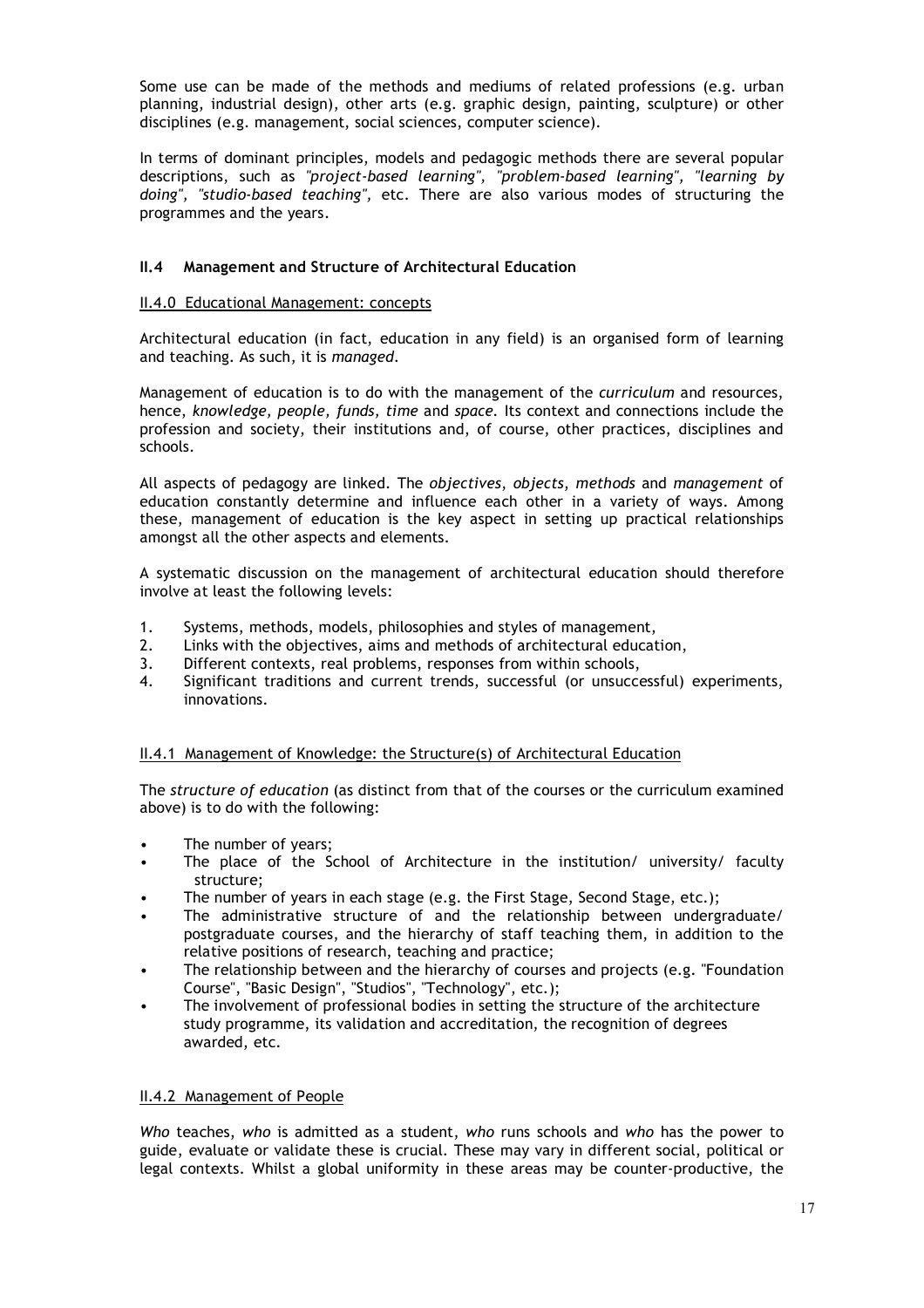UIA could facilitate greater understanding of standards, hence, greater possibility of exchanges between courses, course modules, staff and students in different countries.

Greater use of experience and expertise possessed by practicing architects must be utilised. Conversely, academics must be encouraged to contribute to the practice of architecture in different ways (e.g. mid-career education, research-based design).

Greater participation of all those involved in education and less emphasis on hierarchy in educational structure would be conducive to creative developments in schools. Sharing of responsibilities in schools as well as between schools and the profession and between allied building professions would create greater identification with the aims as well as the outcomes of education. It would also set an example to other sections of the society.

#### II.4.3 Qualification of Teachers

The qualification of teachers is an essential condition of the quality of the education process specific to an architectural school, and one should consider it from many points of view: the professional, the pedagogical, the overall cultural view, the managerial experience of practice, etc.

In order for teachers of architecture to guide students in achieving their capabilities as architects, it is necessary for teachers of architecture to have close contact with professional practice. It is therefore desirable for the majority of teachers to be either practicing architecture or to have substantial practice experience.

It is advisable that a teacher who practices architecture should be encouraged to do so, provided that this activity does not impede the academic performance of that person. The presence of recognised personalities, masters in the field of architecture, is likely to be a creative catalyst, defining the specificity and attractiveness of the school. Certainly, this is rated as a positive feature of the school as long as the school, in its evolution, does not subordinate itself to the unconditional worship of that personality.

Being a "good architect" does not necessarily ensure that the person is a good teacher. The teacher has to possess an ability to work outside as well as within professional concepts, to be able to synthesise and communicate educational issues; to be creative in setting projects, to discover and develop the student's talent, and to possess pedagogical tactfulness to foster the student's own thinking. Moreover, the teacher has to find a way to sustain a didactic career by a working method that should be both motivated and articulated by coherent objectives and be able to adapt personal habits and knowledge, as well as working methods, to the changes occurring within society, from a local, regional, and international perspective.

Beside the basic formation in the domain of a didactic activity, it is desirable that the teacher should have a specific specialisation along with at least a preliminary pedagogical formation or expertise.

Research in the field of architecture, variously through practice, scholarship and deep analyses of related works, is one of the key ways of ensuring the personal development and status of qualification of the teacher. Research done for a higher degree, such as Masters or Doctorate, though not the sufficient condition for being a good teacher, must nevertheless be seen as essential.

The schools of architecture should run a mechanism of teachers' selection and promotion, one that involves a stimulating and competitive system of evaluation. This should also apply to the part-time teaching staff. At the same time, it is the school's responsibility to create proper research conditions, opportunities for continuous education programmes for the teaching staff, including national and international cooperation in programmes of exchange.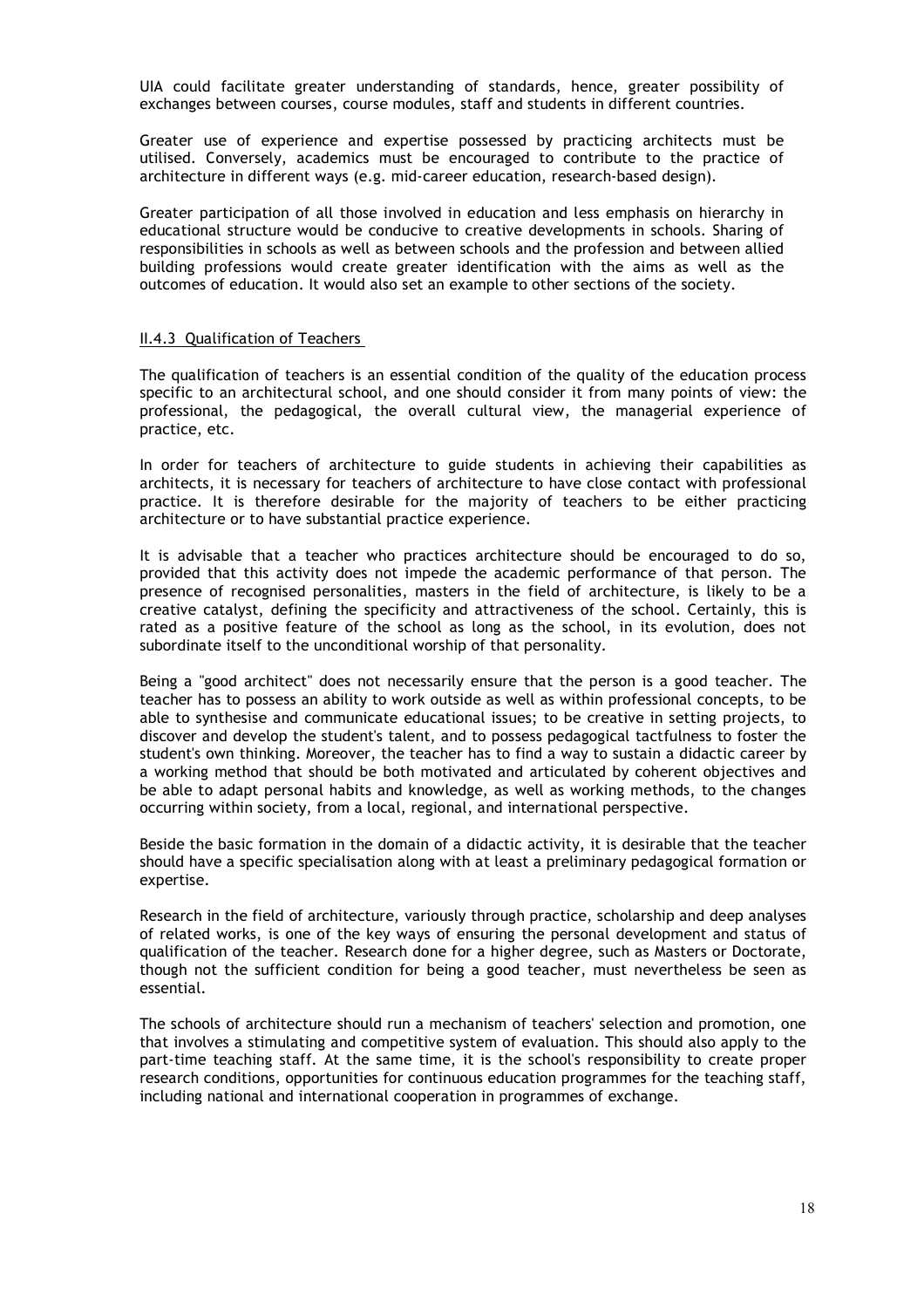#### II.4.4 Students: Minimum Entry Requirements

Students entering educational institutions to study for a professional qualification in architecture should ideally have had a broad secondary school education that encompasses a mixture of arts and science based subjects, ideally studied to the age of eighteen to an advanced level. Up to the age of sixteen, subjects should be drawn from academic fields of study and include mathematics, physics and a language. Other arts and humanities subjects such as art, history or history of art and an understanding of social and cultural issues, hence, sociology, history or social geography are also recommended.

Schools of architecture should have an explicit policy for applicants to study programmes on their entrance requirements. As part of their admission procedures, some institutions may prefer an entrance examination, and some may conduct interviews as is traditional in some national schools. Students may also be required to provide sketches, photographs and models in a variety of media to demonstrate their visual aptitude and suitability for a career in architecture.

Mature students, or those without traditional qualifications, can be admitted to architecture schools. They might have experience in the industry or in another trade, hence, may have some skills, but must also be ready to cope with university level study. They may be asked to provide a portfolio of drawn and written work to show visual ability. Some schools of architecture run foundation courses that are an excellent preparation for an architecture course especially for candidates such as these.

Students with a degree/ diploma/ first cycle certificate in a subject outside the field of architecture may be required to start at the first semester of the course/ study programme. A degree, /diploma or first cycle certificate in a related field may entitle a student to be exempt from some parts of the study programme, depending on the institution's admission requirements and the student's prior educational record and achievement.

Full time, or part time university-based study programmes are the preferred route to achieve professional training and these should be undertaken with a period of practical training during the programme. They should offer students a variety of routes to achieve a professional training, which can help them combine personal and professional responsibilities with their training needs. The multiplicity of these routes is respected by the UIA, and encouraged, as it brings a richness and diversity of people to the profession of architecture.

#### II.4.5 Management of Time: Organisation of the academic year

There are several models of organising and managing the time aspect of architectural education. This is based, variously, on the number of years, how these years are divided up or how and by whom various attainment levels of knowledge or competence are assessed and certified.

In general, there are two dominant systems in the World each with its own historical background: 2 Semesters or 3 Terms. There are also some variations, often based on climactic differences, between the commencement and the end of the academic years in different countries. Some form of standardisation of the academic year allowing some local flexibility, would greatly enhance the comparability of Courses and the chances of international exchanges between Schools.

As to the activities in the year, the curricular activities may be spread autonomously, grouped in modules, scheduled regularly on a weekly basis or merged within a given time, varying from week to week. In each case there are more stages within one semester, each involving the definition of an objective and the on-going evaluation, especially in the case of the "project". It is assumed that Studio time will equate to at least half the curriculum time. 21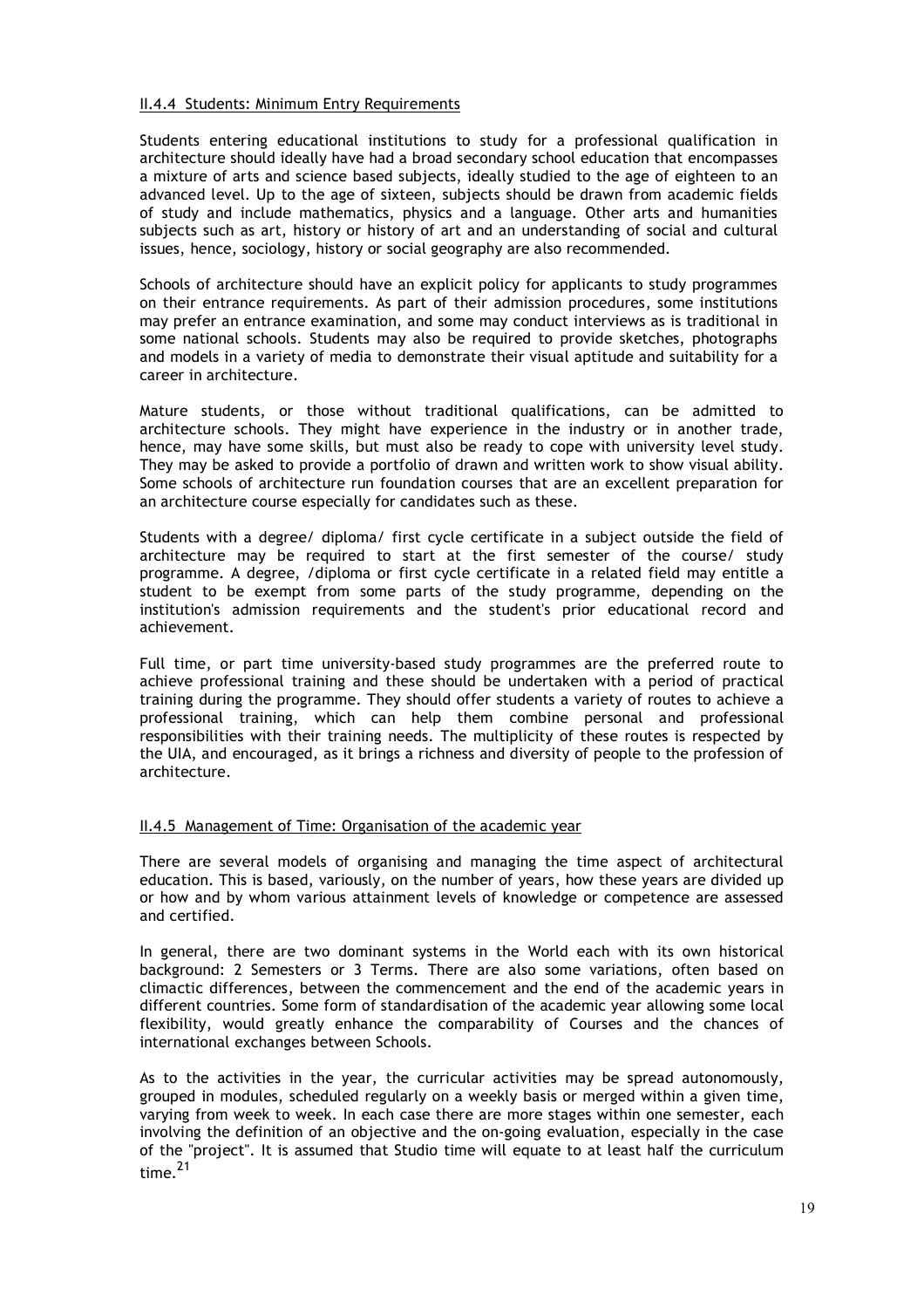Efforts should be made to coordinate arrival points, to allow transfers between years or at the end of the Basic First Stage Architectural Education. It is better for students to stay within the university system to complete the Second Stage Professional Architectural Education.

To facilitate easy transfer for students between institutions, it is suggested that institutions should establish "achievement" levels, preferably at the end of a set number of semesters (e.g. 2, 4, 6, 8, and 10) but preferably at the end of the Basic First Stage Architectural Education, normally 6 semesters, and at the end of the Second Stage Professional Architectural Education, normally a further 4 semesters.

### II.4.6 Management of Educational Space

The buildings in which future architects are educated are often as important as the lessons they get in those spaces. 5 years of working in a space may discreetly effect the make-up of their spatial awareness.

Secondly, the management of educational spaces in architecture schools is more than a facilities management issue. The relationship between studios, lecture rooms and other spaces, the quality of public spaces or those of exhibition areas, the existence or otherwise of an in-house library, the relationship between the staff offices and the studios, are all pertinent educational factors.

#### II.4.7 Management of Funds

As a public service, architectural education requires sufficient funding for its effective operation and continuous development. It should not be restricted by fluctuations in funding or external considerations such as student numbers. There can be different modes of funding education in different contexts (e.g. public, private, self-financing)

The specific nature of architectural / design education with its unique requirements (e.g. space, time, staff/student ratio) must be emphasised in presenting the case to funding authorities.

Whatever the mode of funding, the aim must be (a) to achieve the highest possible quality; and (b) to allow as wide an access to education as possible.

#### II.4.8 General issues concerning Management and Structure of Architectural Education

#### A. **Validation**

*Validation* is principally an "output" based assessment process. *Accreditation*, on the other hand, is principally an "input" based process.

The UNESCO-UIA Validation System will aim to assess study programmes with a view to promoting excellence The issues under consideration include:

#### 1. *Study Programmes*

Validation criteria, including regional specificities, an agreed standard and procedures have been established so that the UNESCO-UIA Regional Validation Committees can assess study programmes available in schools of architecture in their region against an established UNESCO-UIA standard that will allow validation of these study programmes, both within their own region, and globally.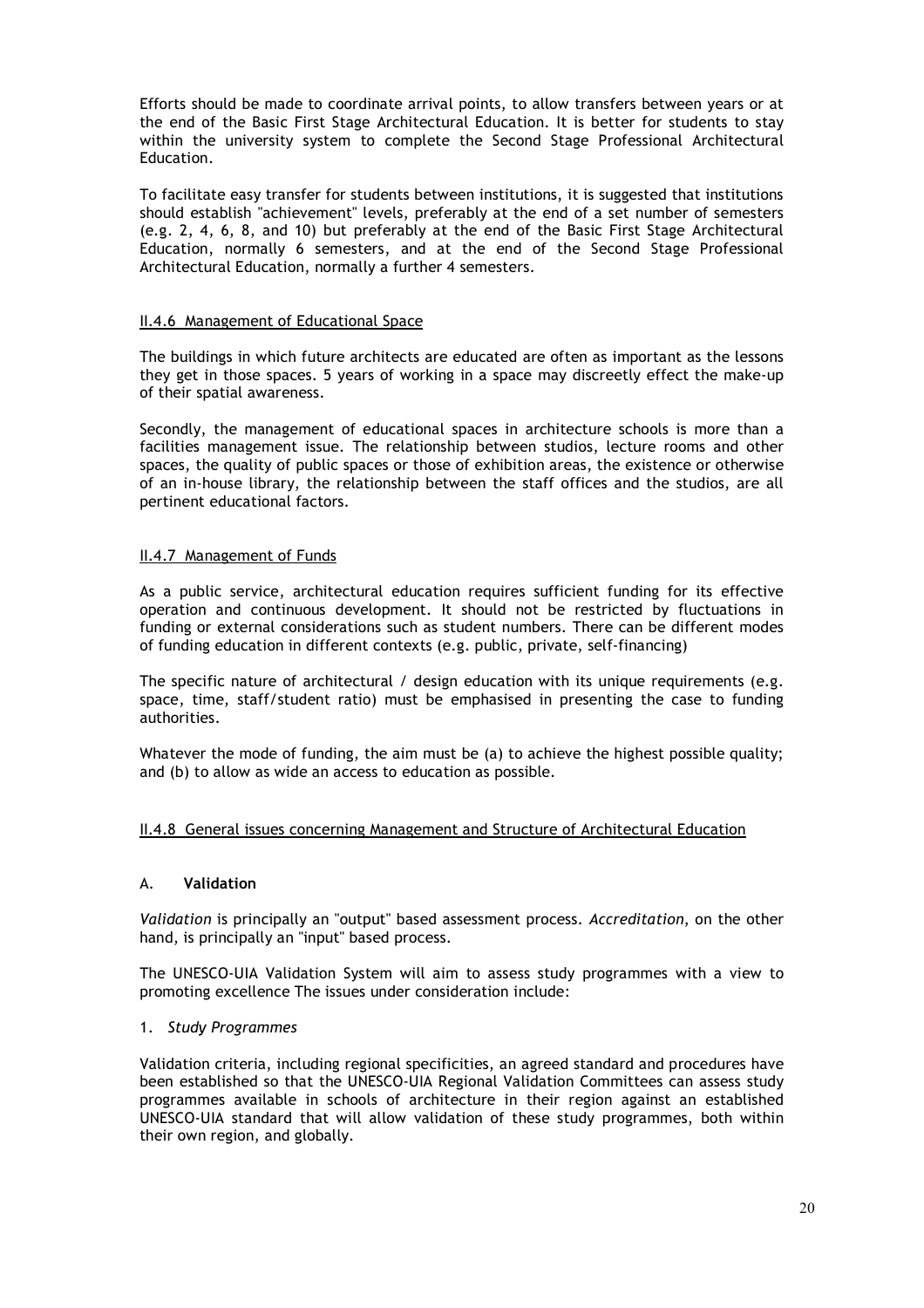For study programmes that wish to be validated by the UNESCO-UIA Validation System, the Committee has set up a protocol for investigating and assessing the study programme, by visiting the institution and comparing the objectives of this study programme with previously validated study programmes.

#### 2. *Systems*

Validation procedures are expensive to deliver and it is appropriate that local systems of validation, rather than individual study programmes, are recognised by UNESCO and UIA. Accordingly, a process, the agreed standard and criteria, have been established so that the UNESCO-UIA Validation System for Architectural Education can recognise bodies that will receive recognition as validation service providers, both within their own country, and externally including any new validation system requiring recognition.

Validation Systems that wish to be recognised can apply for UNESCO-UIA Validation, and upon request and payment of the fee, they will be investigated and assessed. The Committee has also developed a protocol, in the same manner, for new validation systems that wish to be recognised.

#### 3. *Implementation*

Acknowledged standards for the validation of study programmes / courses in architectural education exist in many countries around the world, and these have been considered in the development of this global Validation System.

Implementation procedures for the UNESCO-UIA Validation System for Architectural Education have been developed from existing expertise in member countries and other architectural associations

#### **B. International issues: Portability of Educational Qualifications**

The UIA is committed to the principle of portability of educational qualifications in architecture and educational experience. This means that architectural education study programmes in all member countries of the UIA should be provided to a standard and scope that enables local, regional and international recognition of qualifications at each key stage, whilst acknowledging local variations.

Some countries tend towards a minimum of 5 years full time study where the equivalent content, as a basis for registration, is delivered through the academic institution without the need for office-based practical experience. There is therefore some disparity in the structure of education between the requirements of the national systems for UIA Member Sections.

The key issue in reviewing portability of qualification relates to what, if any, part of a course must be "domain specific". The recommended standards should ensure that this key issue is used in reviewing the portability of qualifications.

Portability of qualifications between schools in the countries of the Member Sections of the UIA is desirable as it enables free movement between schools of architecture at a global level for students, teaching staff, and research staff. Each institution has the right to review and approve the transfer credits.

The principle of portability of educational qualifications should be adopted by all countries of the UIA Member Sections. Satisfactory completion to standards should be expected at the conclusion of at least the basic First Stage Architectural Education qualification (at least 6 semesters), and an additional 4 semesters for the Second Stage Professional Architectural Education. This will allow substantial movement of students during training and for teaching.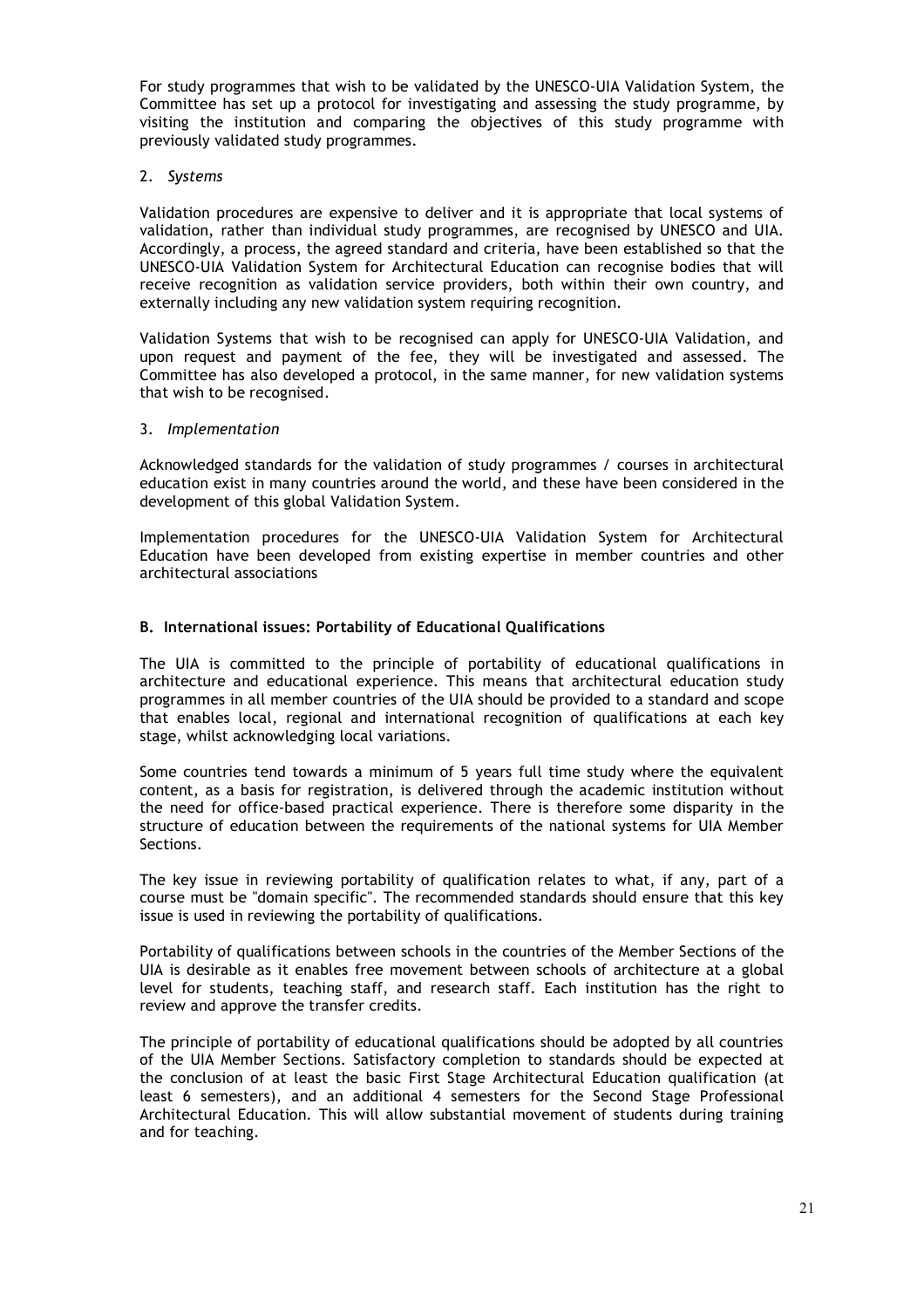#### **III Other Issues Related to Architectural Education**

——————————————————————————————————————————————————————

#### **III.0 Specialisation**

Architect's *specialisation* should be considered as subsequent to the architect's formation as a *generalist*. This is a means to make the architect's response attain the highest standards in areas such as conservation of heritage buildings and their environs, social housing, urban design, healthy buildings and cities, project and construction management, town and territory planning, management of resources, landscape architecture, etc., by expanding the opportunities for the architect's professional participation, given the competitive conditions that they encounter with other professions.

Specialisation presupposes a prior open formation that prepares students for wider, interdisciplinary goals. In-depth study or optional courses in the final years of study, as well as the possibility of having access to a post-graduate course, organised by the school of architecture or by other academic institutions, are some of the means by which specialisations can be offered. On completion of specialist courses, an additional certificate or diploma can be granted besides the architectural degree.

The present trend of an academic education system, emphasised at the UNESCO World Conference on Higher Education (Paris, 1998) is for a differentiated, multi-convergent specialisation placed within a cultural framework, one that should be sustained by a basic professional formation.

#### **III.1 Interaction between Practice and Teaching**

*The Charter* in Paragraph III.5 states :

"Continuous interaction between (the) Practice and teaching of architecture must be encouraged and protected."

As architectural education prepares students for a professional career, opportunities should be available for the teaching establishments and the local architectural bodies to interact, and to ensure that teachers, practitioners, graduates, students and other players who shape the built environment, are given the opportunity to meet, discuss, connect and establish long-term partnerships for the exchange of information, ideas and experiences.

#### **III.2 Training, Knowledge, Licensing**

The issues to do with professional training, professional knowledge, granting of a Licence to Practice and the role of registration bodies are dealt with in other UIA documents as follows:

- 1. Professional Training: *Recommended Guidelines for the UIA Accord on International Standards of Professionalism in Architectural Practice Policy on Practical Experience / Training / Internship.*
- 2. Demonstration of Professional Knowledge and Ability: *Recommended Guidelines for the UIA Accord on International Standards of Professionalism in Architectural Practice Policy on Demonstration of Professional Knowledge and Ability.*
- 3. Licence to Practice Architecture: *Recommended Guidelines for the UIA Accord on International Standards of Professionalism in Architectural Practice Policy on Registration / Licensing / Certification*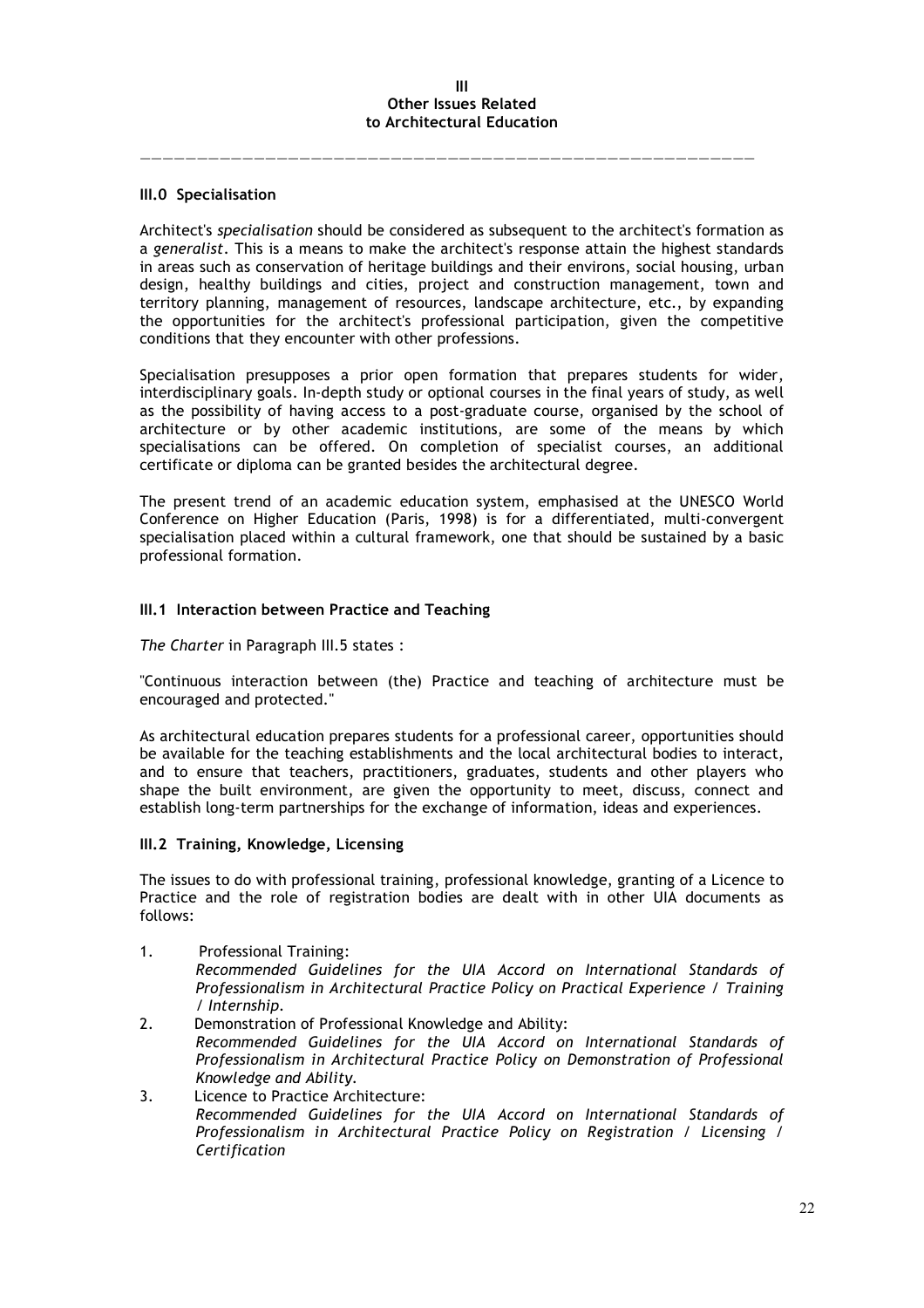4. Role of Registration Bodies in Member Sections: *Recommended Guidelines for the UIA Accord on International Standards of Professionalism in Architectural Practice Policy on Registration / Licensing / Certification*

# **III.3 Continuing Professional Development**

The architect's education is a lifelong process. It does not cease once the degree or diploma is received, after 5 or 6 years of study. Although experience is accumulated by practice, it is only to be expected that architects must keep up with new developments in the arts and the sciences of architecture throughout their careers. It can also be considered as part of their risk management.

Continuing professional development can be offered by professional institutes, by schools or by independent providers. The contents, number of hours and the standards are best set by professional institutes in association with the schools in the light of *The Charter*, *The Accord* and *The Guidelines* as well as this document. Continuing professional development could also be subject to appropriate forms of validation to safeguard standards.

Historically determined connections between the professional institutes and the education of architects are important in understanding the differences between various educational systems in the world. Whilst aiming to increase understanding and exchange between UIA Member Sections in different countries, and whilst aiming to have a set of internationally recognised standards of professionalism in architectural practice and education, the cultural and other differences must be respected. In fact, these differences might be invaluable resources for mutual enrichment. <sup>22</sup>

# **III.4 Pre-University Education**

Education is the process by which society prepares its young people to be capable citizens. Most people live in built environments. Education should therefore empower children with knowledge of the process that determines the form and nature of the built environment, so that they can confidently and usefully participate, directly and indirectly, in that process throughout their lives. Because of the exemplary references they represent for the public and, even more particularly for children, the creation of educational and cultural facilities, of public spaces and housing should be given particular attention by architects.

Pre-university education with an architectural content is not only important for potential future architects, but is also beneficial for society as a whole in highlighting the contribution of architecture in creating humanitarian and aesthetic values throughout the ages.

The following ideas and themes, in particular, those on the relationship between art and architecture, will enhance children's understanding of the built environment, and teachers and governments should be encouraged to consider them when setting their primary and secondary schools syllabi for their courses with direct relevance to the built environment:

# **Policy Objectives for teachers and governments:**

- Opening the mind, the heart and the eye to a sensitivity to people, places, spaces and forms.
- Encouraging an understanding of, and a respect for, the heritage of the place and people associated with the place.
- Enhancing communication between decision-makers, politicians, local authorities, architects and planners.
- Positively influencing government and independent education bodies in the issues of built environment education.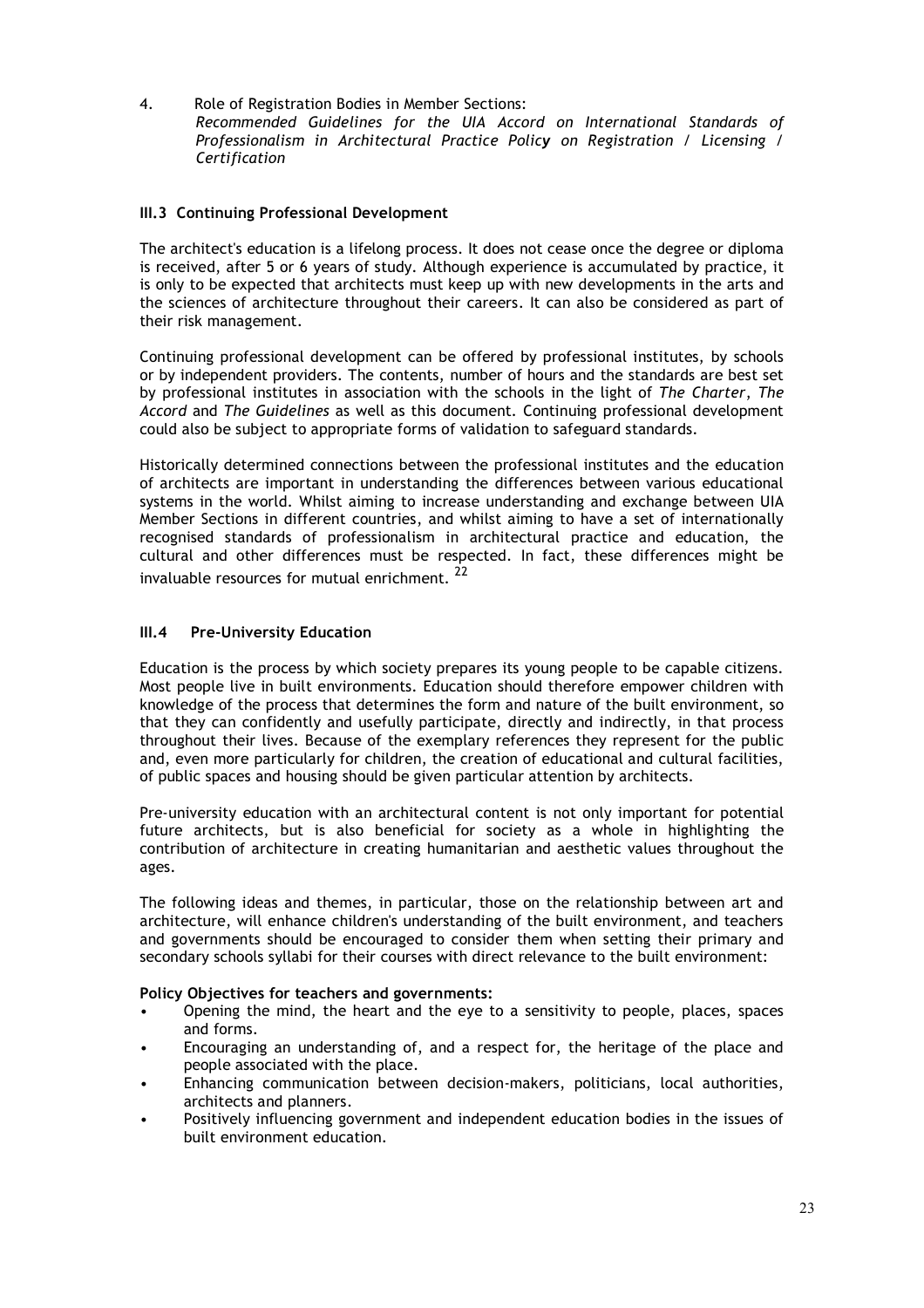#### **General Benefits:**

- Training the mind with an ordered and planned ability to learn, explore, reason and communicate.
- Developing knowledge and skills of creativity, invention and design.
- Encouraging open-minded, enquiring attitudes and providing opportunities for engagement in a wide spectrum of the curricula, particularly in literacy, numeracy, the visual and plastic arts, architectural history, literature, poetry, music, humanities and the sciences, and to the interrelated activities of creativity and scholarship, supported by communication and information technology.

#### **Focused Themes:**

- Encouraging respect for and an increased awareness of the environment and the protection of lifestyles including an awareness of the natural balances for sustainable development and the saving of energy and developing an understanding of the effects on humans of aspects of built and natural environments.
- Encouraging a sense of responsibility for the form of the built environment and the role of the individual for maintaining a clean, healthy and safe environment.
- Engaging children and school communities in their built environment and developing an understanding of the ways in which the built form of their local communities is developed, including aspects of housing and the importance of the use of public domain and lifestyle education.
- Raising an awareness of the role of the individual in the decision-making process of the form of the built environment.
- Encouraging the relationship between the built environment and social justice issues such as the rights and responsibilities of participating in a democracy; respect for the law and for legitimate and just authority; respect for different choices, viewpoints and ways of living; and commitment to ethical behaviour and to equitable participation in decision-making.

#### **Methods and Tools:**

The introduction of architecture as a product and as a discipline, could be channelled through lessons, exhibitions, computer games, fairy tales, etc.

Children are never too young to learn and their awareness in the delight of the built environment and their part in it, will instil a confidence and pride of place which they can carry forward for the whole of their lives, whether as an architect, a client, a builder, a user or just as an informed citizen who cares about their lifestyle and the way this can be enhanced by an informed mind, considering sustainability and built environment issues.

The UIA Work Programme "Architecture and Children", set up at the UIA General Assembly in Beijing in June 1999, aims to advance architecture through the provision of resources and programmes to enable primary and secondary teachers and students to understand architectural design and the process by which the built environment is shaped.

# **III.5 Other areas in which architect's skills and practice could be of use**

"There is not just one description of an architect, but many across the areas of design, management and technology (e.g. a typical architectural practitioner in a small/medium practice, an architectural critic or writer, a project manager on a major building, etc)."  $^{23}$ 

"It is possible to describe the characteristics of "an architect" in most of the diverse guises we find today as a person who exercise(s) creative thinking to solve complex ill-defined problems relating to issues of the built environment and human habitation. It is possible for the domain of architects to be stretched to reclaim territories that architects used to occupy i.e. human settlements, urban design and landscape architecture, building, interior and industrial design. Architectural thinking will permeate all."<sup>24</sup>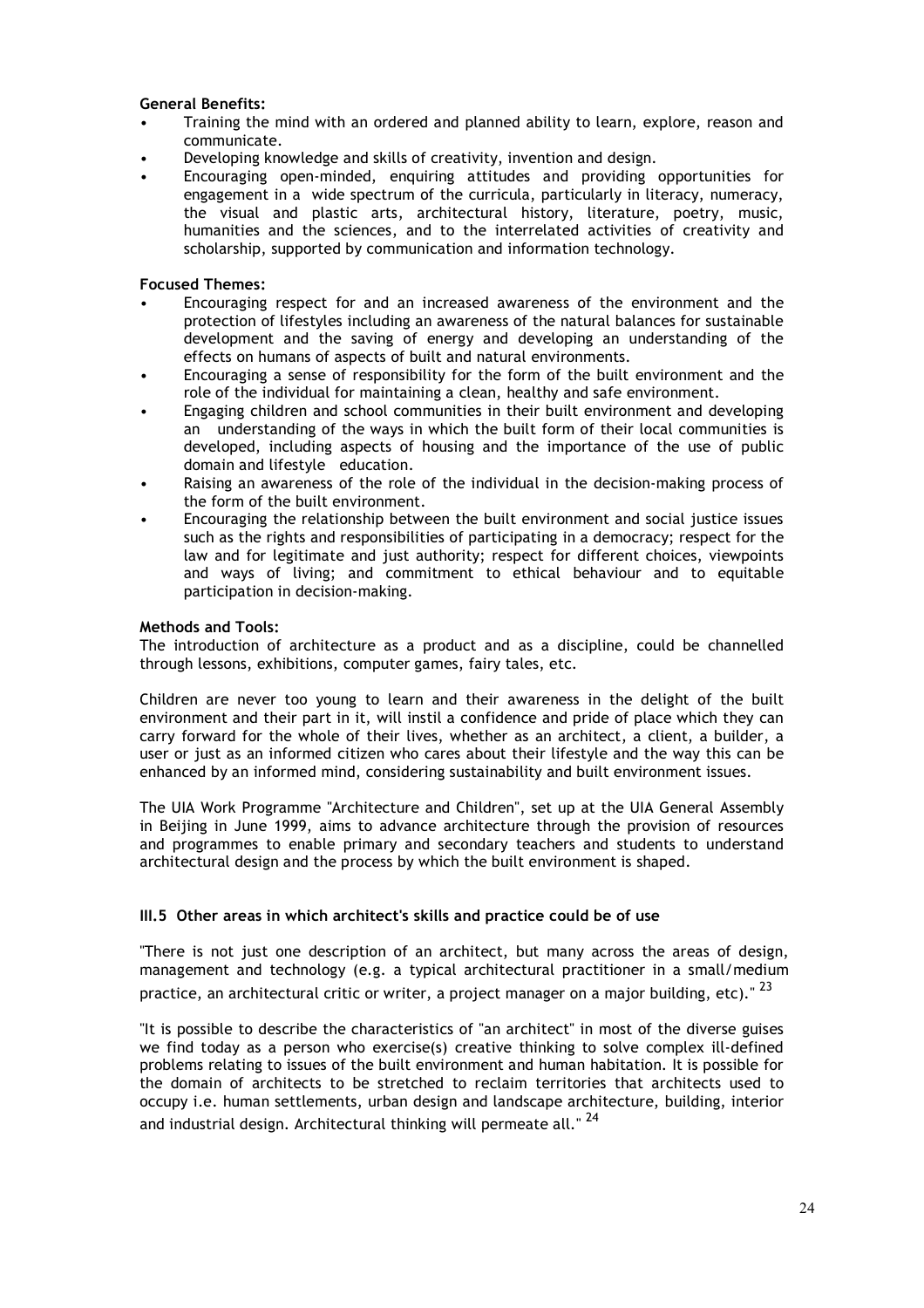In view of the specificity of the education given to students of architecture, other fields of actions and other openings could become available to architects for the greater advantage of Society. Effectively, their education and learning in disciplinary fields that interest Society as a whole (technical, arts and human services), their ability to take into consideration the environmental consequences of their actions, their ethics and their capacity to pose social, economic and cultural questions allow them to propose coherent policy choices or at any rate to present the challenges and define the consequences of the decisions taken that are of interest to the whole of society.

The capacity to create a virtual architectural project  $-$  which may be incomprehensible to others, to imagine and project ideas in the future, to innovate, to anticipate and to put into question one's own creations, constitutes an incomparable wealth for the architectural student, which should be available to numerous disciplines, institutions and professionals.

Over and above the immediate involvement one can imagine for the architect, in the construction world, in architectural promotion and in all the activities annexed to the construction of buildings, space planning, urban planning, urban design or territorial planning, other means of application of the architects knowledge, such as in teaching, history, management, archaeology, art, but also administration, promotion, cultural activities, can be found.

An architect is taught to think laterally, to think outside "the square". This often results in innovative solutions not used before. These are talents that should be available more widely to offer better solutions to the built environment and to enhance the culture of society as a whole.

Architects have the ability to inspire others with their creations. We must find the means to enable them to contribute much more through their understanding of the requirements for a humane society by providing quality to the built environment, And all of that without mentioning the civic activities, a field where the architect could also be of greater use, be it politics, at State, local community, territorial level, associations etc.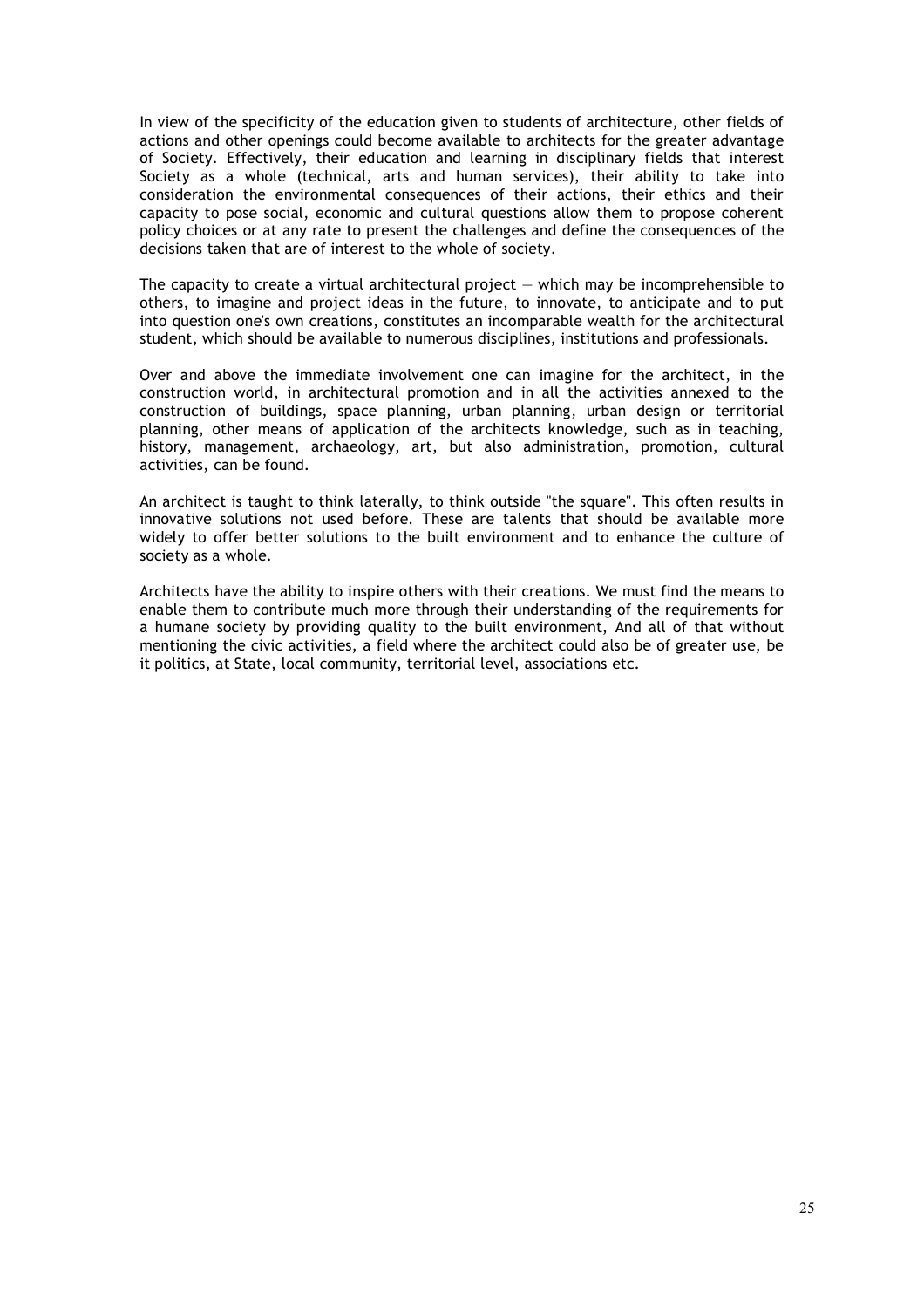#### **IV UIA and the Future of Architectural Education Conclusions and Recommendations**

——————————————————————————————————————————————————————

Further development of the architectural profession cannot be envisaged without further development of education. However, architectural education must try to balance (a) the need to be responsive and be able to change when necessary, and (b) the importance of having a principled position in matters of knowledge, society, culture, ecology and especially ethics. It is therefore imperative for education to cooperate with the profession in keeping recommended standards as briefly stated in UIA documents. Furthermore, as these documents are not "cast in stone", they too should be closely scrutinised, used in education and, when necessary, should be modified by the UIA upon appropriate suggestions from the schools, as well as the professional institutes and thoughtful individuals.

To ensure that architectural education is kept current with evolutionary developments in the practice of architecture, constant contact of the teaching institutions with the world of practice is essential. UIA, in its educational work should aspire to be informed of the current practice models and be closely aware of architects' work in widely varying cultural and environmental contexts, through its Member Sections.

The present document, *UIA and Architectural Education - Reflections and Recommendations* with its brief, but comprehensive, coverage of educational matters and their relationship with architectural practice and society, aims to contribute to this process. It offers a basic framework through which educational discussions, evaluation and course and programme development can be carried out along some shared parameters. It is hoped that all architects, teachers of architecture and the students themselves will take a closer interest in education, and pass this interest to those public and private bodies that are variously connected to the building process.

As none of these documents have any direct say over the ways in which education is structured or run, they are meant to be *advisory* documents. However, through a wider dissemination and discussion of this document, and, specifically, through the proposed *UNESCO - UIA Validation System* that has been developed, a greater appreciation of universal professional and educational objectives can be promoted.

The UIA, as the organisation that brings together all national institutes and all architects in the World, is best placed to provide viable frameworks within which the conditions for more universal, equitable and liveable built environments for all can be articulated through architectural education and research, and can be produced through design and building practices.

This document, "*UIA and Architectural Education – Reflections and Recommendations*" should be made available to all UIA Member Sections, to inform them of its contents and the following recommendations for architectural education. Member Sections should be encouraged to disseminate it, to promote discussion of these objectives and their use in their country.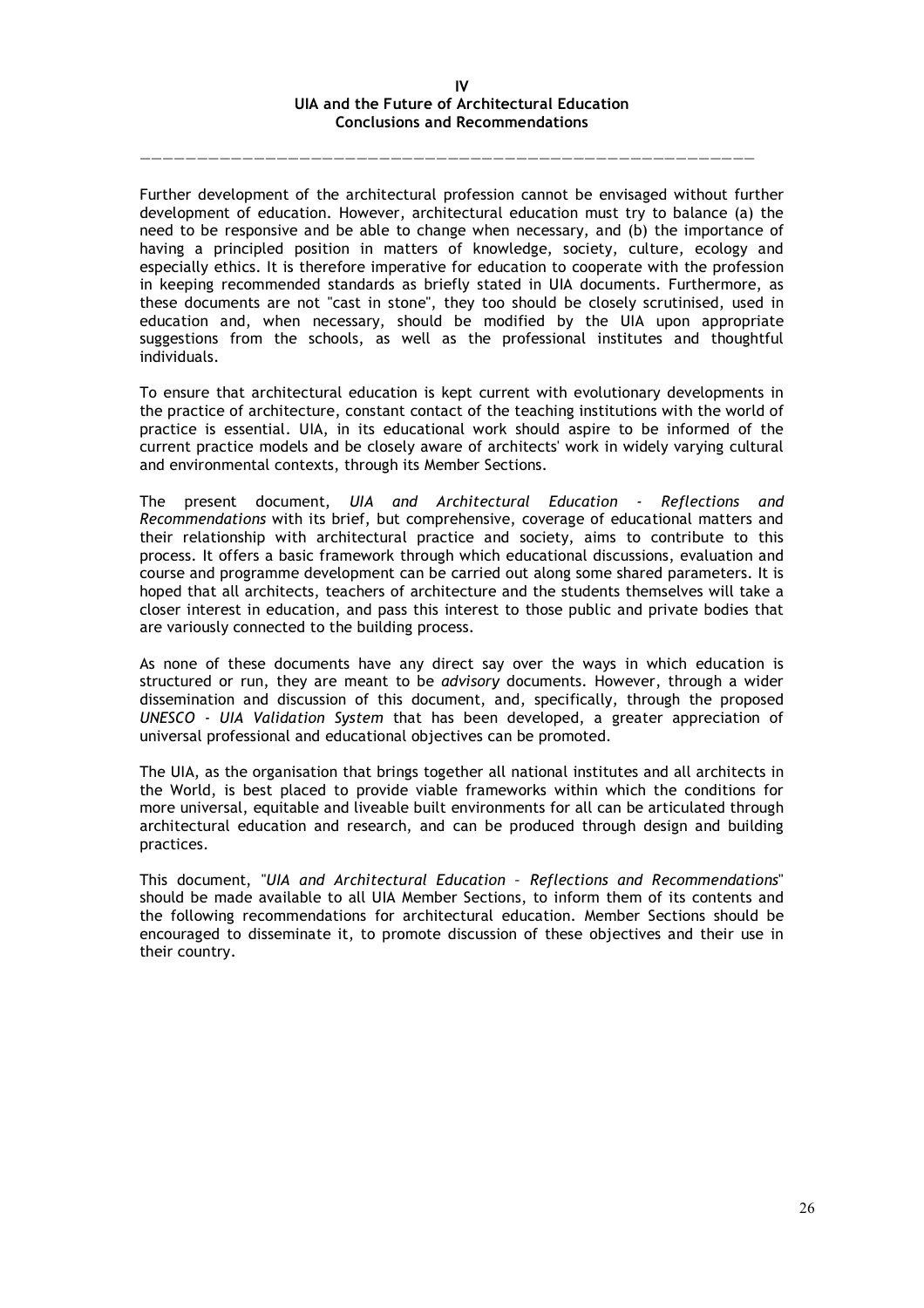**RECOMMENDATION NO. 1.** ENCOURAGE all Member Sections to disseminate the UNESCO-UIA Charter for Architectural Education to their national education authorities, and recommended that they adopt these principles and competencies as the basis of all architectural education study programmes within their jurisdiction. (*Refer Clause I.2 Introduction - The Charter*)

**RECOMMENDATION NO. 2**. INFORM all UIA Member Sections of the proposed UNESCO-UIA Validation System for Architectural Education, which requires that the following aims are adopted by every study programme accredited by a validation system requesting UNESCO-UIA recognition and every study programme requiring UNESCO-UIA validation:

- 1. Conformity of the study programme with the UNESCO-UIA Charter for Architectural Education.
- 2. Assurance that the study programme provides a high level of quality, based on the required capabilities.
- 3. Academic portability of the study programme's content at the international, regional and local levels (*Refer Clause I.2, Introduction - Validation Systems*)

**RECOMMENDATION NO.3.** REMIND all UIA Member Sections that the two basic purposes of Architectural Education are:

> To produce competent, creative, critically minded and ethical professional designers/builders *and*

> To produce good world citizens who are intellectually mature, ecologically sensitive and socially responsible. (*Refer Clause II.1.0, The contexts, objectives, purposes*)

**RECOMMENDATION NO.4.** SUGGEST to all UIA Member Sections, that they approach their governments to encourage them to make society conscious of how their surroundings are created, how buildings make a difference in their lives and in what ways they can participate in the design and construction processes, by instituting in primary and secondary schools and for adults in mid-career, appropriate education to establish a more enlightened society with a deep awareness of environmental processes and urban and architectural artefacts constituting the framework for social life. (*Refer Clause II.1.1, Social, cultural, political contexts*)

**RECOMMENDATION NO.5.** Request all UIA Member Sections to discuss with their tertiary education authorities, having jurisdiction over architectural education, the "UIA Guidelines For Evaluating Architectural Education Study Programmes And Their Outcomes". (*Refer to Appendix A*).

(These recommendations were adopted by the Berlin General Assembly, July 2002 with this document)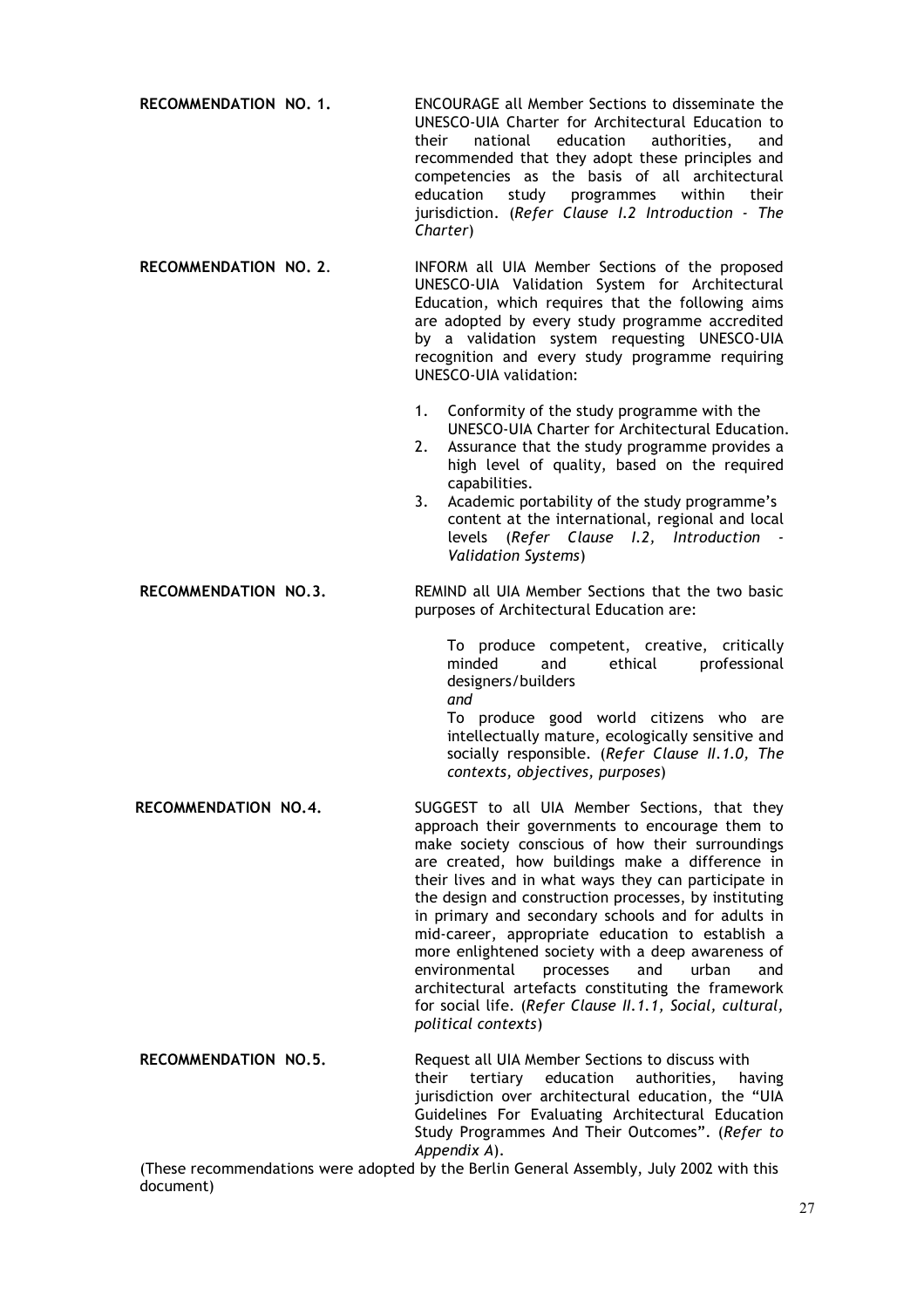——————————————————————————————————————————————————————

**1.** See *Bibliography* for the various UIA Documents referred to in this publication and in the Notes below.

**2.** UIA Education Policy as stated in the *UNESCO-UIA Charter for Architectural Education* and

*The UIA Accord*, is that "education for architects (apart from practical experience / training / internship) be of no less than 5 years duration, delivered on a full-time basis in an accredited / validated / recognised architectural program in an accredited / validated / recognised institution, while allowing variety in their pedagogic approach and in their responses to local contexts, and flexibility for equivalency."

**3, 4.** cf. Teymur, N., "Learning Housing Designing", in Bulos, M. and Teymur, N. (eds): *Housing: Design Research Education,* Aldershot, Avebury, 1993, pp.3-27.

**5.** On the spatial formation of society and the social construction of urban and architectural space, see, Hillier, B. and Hanson, J., *Social Logic of Space*, Cambridge, Cambridge Univ. Press, 1984.

**6.** cf. *The Charter*, Sec. I/1.

**7.** The "Fundamental Requirements of an Architect" as stated in the EU Architects" Directive, in *The Charter* and *The Accord* [see the section "Professional contexts" below] are particularly explicit about the social obligations of the architectural profession, hence its education. For a brief interpretation, see, Markus, T., "A Social Charter for Architecture?", *Architecture Today*, No.10, 1990.

**8.** cf. *The Accord*, para.8.

**9.** cf. *The Accord.*

**10.** On buildings as complex technologies spatial construction as well as mechanism for social control, see, Markus, T., *Buildings and Power*, London, Routledge, 1993.

**11.** cf. *The Charter.*

**12.** See, UIA Beijing Charter, 1999, Sec. 2.2: "A common theme, a common future".

**13.** On the internationalisation of architectural practice and the building industry, and its implications for education, see *Architectural Education — Issues in educational practice and policy,* Teymur, N., London, Question Press, 1992, Chapter 5: "*Glocalism"*: a new paradigm for architectural practice and education in an international and European context, pp.39-48.

**14.** A new *Accord Policy Guidelines on "Practice in a Host Country"* has been developed by Professional Practice commission to be presented in Berlin assembly for adoption. **15.** *op.cit.*

**16.** cf. *op.cit*., Reference 13, pp.18-22.

**17.** cf. *The Charter*, Sec. II: "Educational Objectives of Architectural Education". **18.** On doctorates in architecture, see, Foque, R. (ed): *Doctorates in Design and Architecture,* Delft, EAAE / TUD, 1996.

**19.** For a brief outline of types of research, see, Archer, B,, *On the Methods of Research,* Ankara, METU FoA Press, 1999, pp.1-18.

**20.** cf. UNESCO *"World Declaration on Higher Education for the Twenty-First Century : Vision and Action"*., Article.5(a)

**21.** cf. *The Charter*, Chapter III.7.

**22.** cf. *The Charter Guideline "Continuing Professional Development".*

**23. 24.** Mullholland, M., "The Leader as Architect — the Architect as Leader", paper delivered at InterArch '97, Sofia.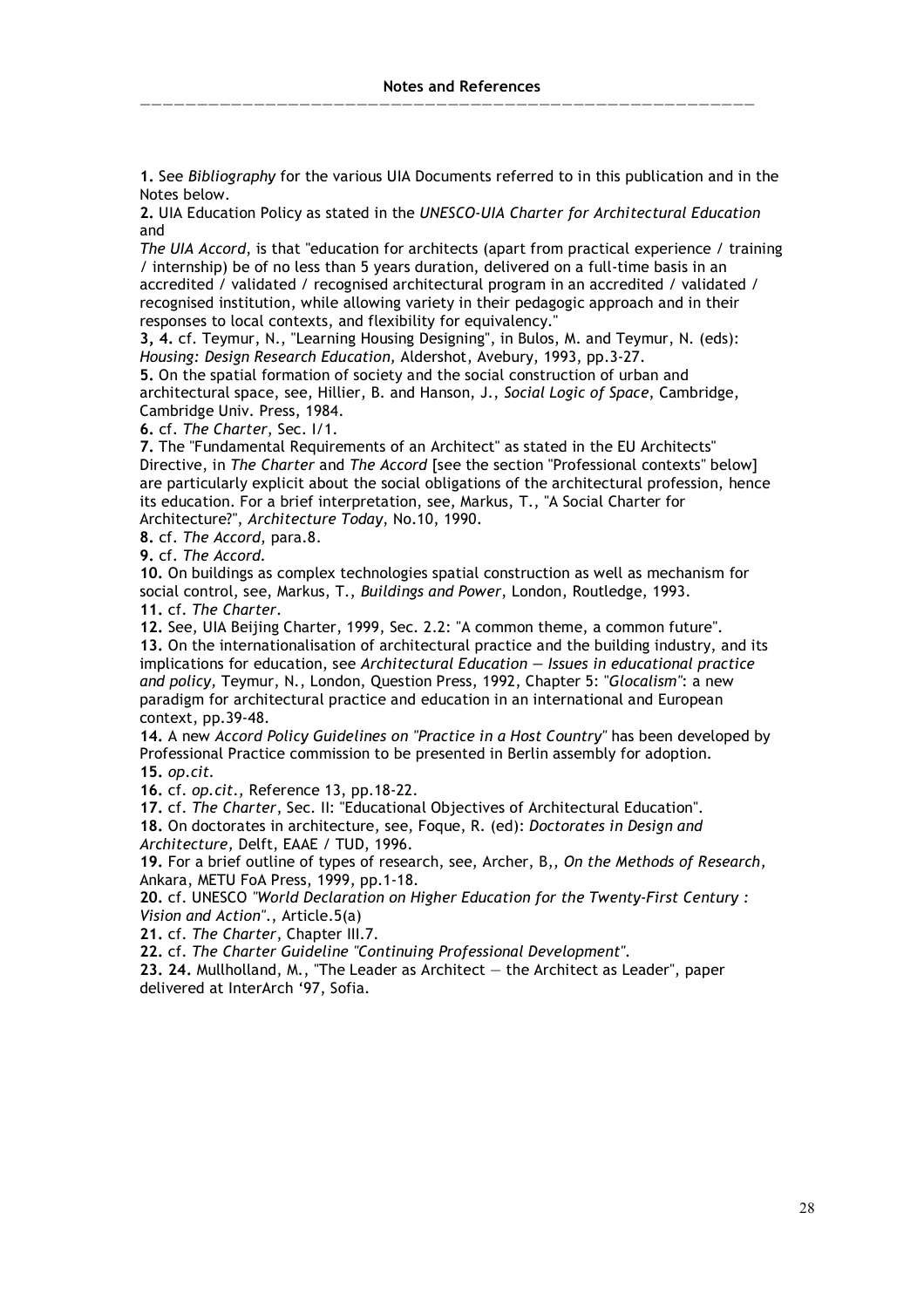Archer, B, *On the Methods of Research,* Ankara, METU FoA Press, 1999.

Architectural education and young architects. A. Koudryavtsev. The XX Congress of UIA. Vol. I, Beijing, 1999

——————————————————————————————————————————————————————

Berlin 2002 XXI Congress & XXII Assembly of the UIA – *UIA Newsletter* – April-May 2000, pp.2-3.

Bravo i Farré, Lluis y Garcia Navas, José, *L'ensenyament de l'arquitectura,* Barcelona. I.G.MIBA. 1980.

CAA, *Qualifications in Architecture Recommended for Recognition by CAA: Procedures and Criteria,* Commonwealth Association of Architects, (— approved by CAA Council, Beijing, China, June 1999, issued January 2000).

Comites Interinstitucionales para la Evaluacion de la Educacion Superior, CIEES, Comité de Arquitectura, Diseño y Urbanismo. *La Educación de la Arquitectura en México*. COINPES. México. 1997.

European Union, *EU Directive on Architectural Education,* (No. 85/384/CEE; 10.6.1985).

Foque, R. (ed): *Doctorates in Design and Architecture,* Delft, EAAE / TUD, 1996.

Hillier, B. and Hanson, J., *Social Logic of Space*, Cambridge, Cambridge Univ. Press, 1984.

International Working Group on General Policy, *Report*, UIA, Paris, March 1999.

Knox, P.L. and Ozolins, P. (eds), *Design Professionals and the Built Environment*, N. York / London, J Wiley & Sons, 2000.

Markus, T., "A Social Charter for Architecture?", *Architecture Today*, No.10, July 1990.

Markus, T., *Buildings and Power*, London, Routledge, 1993.

Mullholland, M., "The Leader as Architect – the Architect as Leader", (paper delivered at 'InterArch '97 Conference, Sofia, June 1997).

MSA - YUNESKO. Khartiya po arkhitekturnomu obrazovaniyu. Rabochaya programma II regiona MSA. 1997-1999 gg.)

*Recommended Guidelines for the UIA Accord on Recommended International Standards of Professionalism in Architectural Practice - Policy on Accreditation / Validation / Recognition,* (adopted by the XXI UIA Assembly, Beijing, June 28, 1999).

*Recommended Guidelines for the UIA Accord on Recommended International Standards of Professionalism in Architectural Practice - Policy on Architectural Education*, (Second Draft, October 2000, — incorporated into this document).

*Recommended Guidelines for the UIA Accord on Recommended International Standards of Professionalism in Architectural Practice - Policy on Continuing Professional Development* (adopted by the XXI UIA Assembly, Beijing, June 28, 1999).

*Recommended Guidelines for the UIA Accord on Recommended International Standards of Professionalism in Architectural Practice - Policy on Demonstration of Professional Knowledge and Ability,* (adopted by the XXI UIA Assembly, Beijing, June 28, 1999).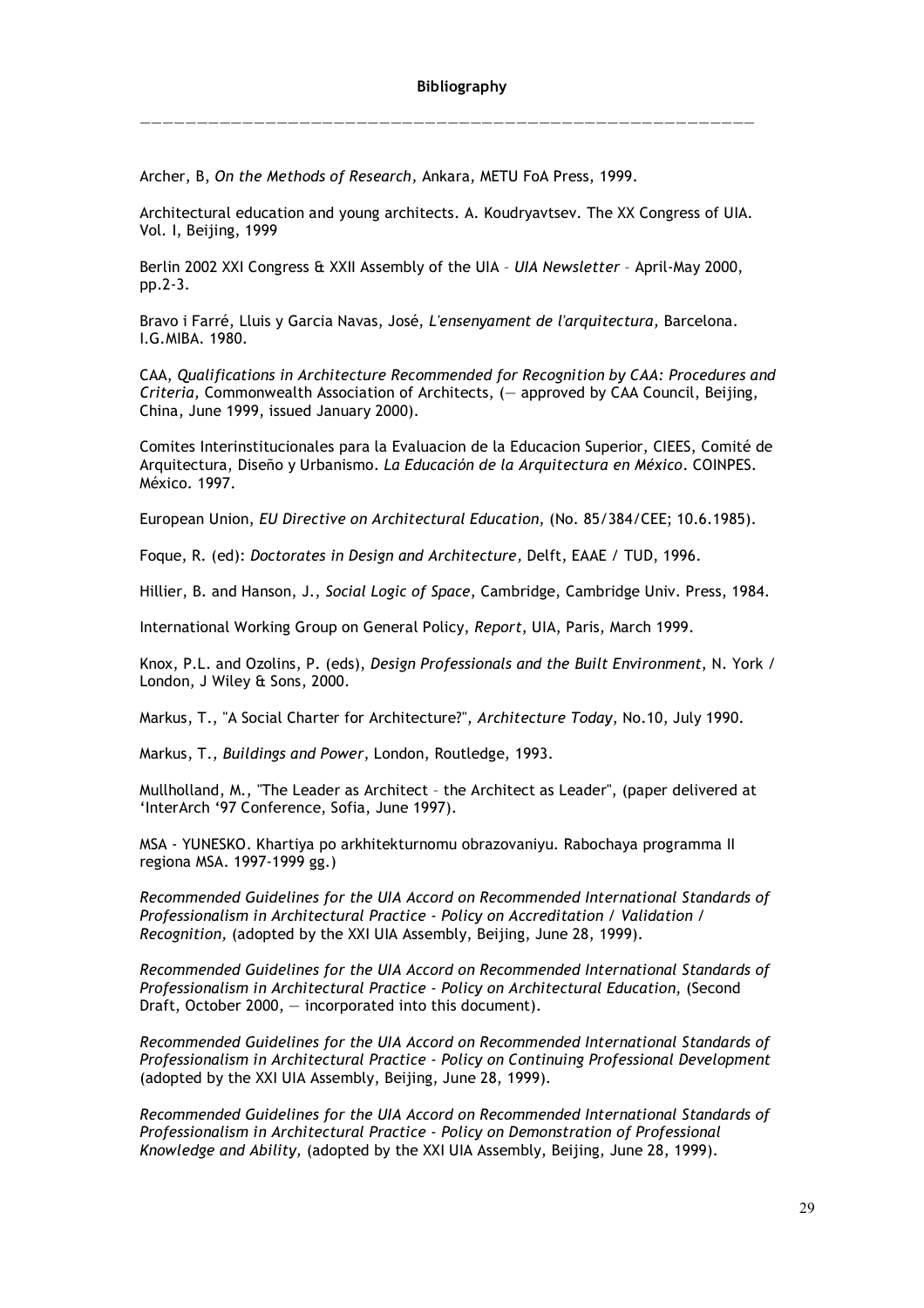*Recommended Guidelines for the UIA Accord on Recommended International Standards of Professionalism in Architectural Practice - Policy on Practical Experience / Training / Internship,* (adopted by the XXI UIA Assembly, Beijing, June 28, 1999).

*Recommended Guidelines for the UIA Accord on Recommended International Standards of Professionalism in Architectural Practice - Policy on Registration / Licensing / Certification,* (adopted by the XXI UIA Assembly, Beijing, June 28, 1999).

Saldarriaga Roa, A., *Aprender Arquitectura,* Corona, Bogotá, 1996.

Schön, D. A., *La Formación de Profesionales Reflexivos.* Ediciones Paidós, Barcelona, 1992.

F.V. Stepanov, N.M. Metlenkov. Arkhitektura. Uchebnik dlya obshcheobrazovatelnych shkol. Moskva, izd. "Ladya", 1994 g.

Teymur, N., "Learning Housing Designing", in Bulos, M. and Teymur, N. (eds): *Housing: Design Research Education,* Aldershot, Avebury, 1993, pp.3-27.

Teymur, N., *Architectural Education – Issues in Educational Practice and Policy*, London, Question Press, 1992.

*UIA Accord on Recommended International Standards of Professionalism in Architectural Practice,* (adopted by the XXI UIA Assembly, Beijing, June 28, 1999).

*UIA Built Environment Education Guidelines*, Paris, France, April 2002

*UNESCO/UIA Charter for Architectural Education,* (approved by XX UIA General Assembly, Barcelona, July 1996).

UNESCO/UIA Validation System for Architectural Education, Paper for the XXII UIA Assembly in Berlin, July 2002.

World Bank, *Higher Education in Developing Countries — Peril and Promise,* Washington, 2000.

UNESCO, *World Declaration on Higher Education for the Twenty-First Century: Vision and Action*, UNESCO World Conference on Higher Education, Paris, 9 October 1998 (including Hughes, P., "*Thematic Debate: The Contribution of Higher Education to the Education System as a Whole*").

Vila Planes, E. "Administración Académica", Caracas, 1998.

Wu, Liangyong, "The Beijing Charter", Beijing, 1999; in *UIA Newsletter,* Oct./Nov.1999.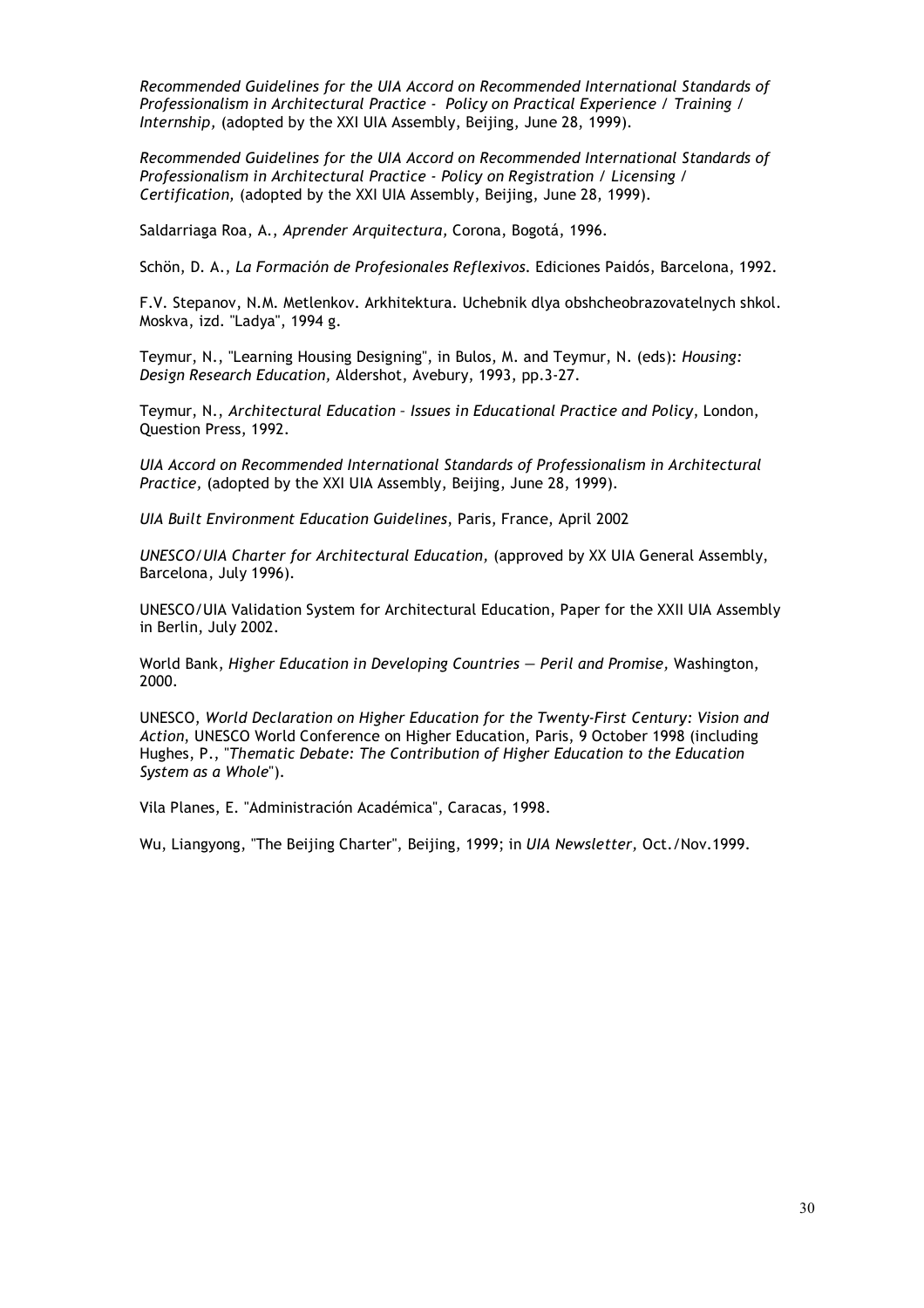# **Appendix A**

#### **UIA Guidelines For Evaluating Architectural Education Study Programmes And Their Outcomes**

| GUIDELINE NO. 1.        | "THAT the Basic First Stage Architectural Education<br>should establish the core principles and basic<br>architectural knowledge to develop awareness of, and<br>aptitude to, design, co-ordinate and carry out projects"<br>(Refer to Clause II.2.3.A, First Stage Architectural<br>Education)                                                                                                                                                                                                                                                                                                                                                                                                                                                                                                                                                                                                                                                                               |
|-------------------------|-------------------------------------------------------------------------------------------------------------------------------------------------------------------------------------------------------------------------------------------------------------------------------------------------------------------------------------------------------------------------------------------------------------------------------------------------------------------------------------------------------------------------------------------------------------------------------------------------------------------------------------------------------------------------------------------------------------------------------------------------------------------------------------------------------------------------------------------------------------------------------------------------------------------------------------------------------------------------------|
| <b>GUIDELINE NO. 2.</b> | "THAT the Second Stage Professional Architectural<br>Education should continue the core principles, the<br>curricula and the calendar year rhythm set in the Basic<br>First Stage Architectural Education, and it should<br>promote the need for the continuation of excellent<br>staffing resources, coupled with a flexible approach to<br>the structure and content of the study programme,<br>examined through unit outcomes, including a mature<br>understanding of the controlling influence of<br>environmental, structural and technological issues on<br>design and building form, as well as an appreciation of<br>cultural and social issues, visual art disciplines, their<br>influence on design, and be aware of various institutional<br>and legal as well as constructional processes involved in<br>the design of complex buildings" (Refer to Clauses I.2.3.B,<br>Second Stage Architectural Education and II.1.3, The World<br>of technology and industry) |
| <b>GUIDELINE NO. 3.</b> | "THAT the basic content of study programmes should be<br>encouraged to conform with the UNESCO-UIA Charter for<br>Architectural Education" (Refer to Section IV, UIA and the<br>Future of Architectural Education, Recommendation No.<br>2.)                                                                                                                                                                                                                                                                                                                                                                                                                                                                                                                                                                                                                                                                                                                                  |
| <b>GUIDELINE NO. 4.</b> | "THAT the outcomes of the study programmes assure<br>that architectural students, by the end of their studies,<br>acquire the capabilities of Design, Knowledge and Skill,<br>as noted in Clause II.2.2 to fulfil the architect's role as a<br>generalist capable of co-ordinating interdisciplinary<br>objectives" (Refer Clause II.2.2, Curricular Capabilities)                                                                                                                                                                                                                                                                                                                                                                                                                                                                                                                                                                                                            |
| GUIDELINE NO. 5.        | "THAT, as UIA is committed to the principle of portability<br>of educational qualifications in architecture and<br>educational experience, architectural education study<br>programmes in all Member countries of the UIA should be<br>provided to a standard and scope that enables local,<br>regional and international recognition of qualifications at<br>each key stage, whilst acknowledging local variations"<br>(Refer Clause II.4.8.B, International issues: Portability of<br><b>Educational Qualifications)</b>                                                                                                                                                                                                                                                                                                                                                                                                                                                    |